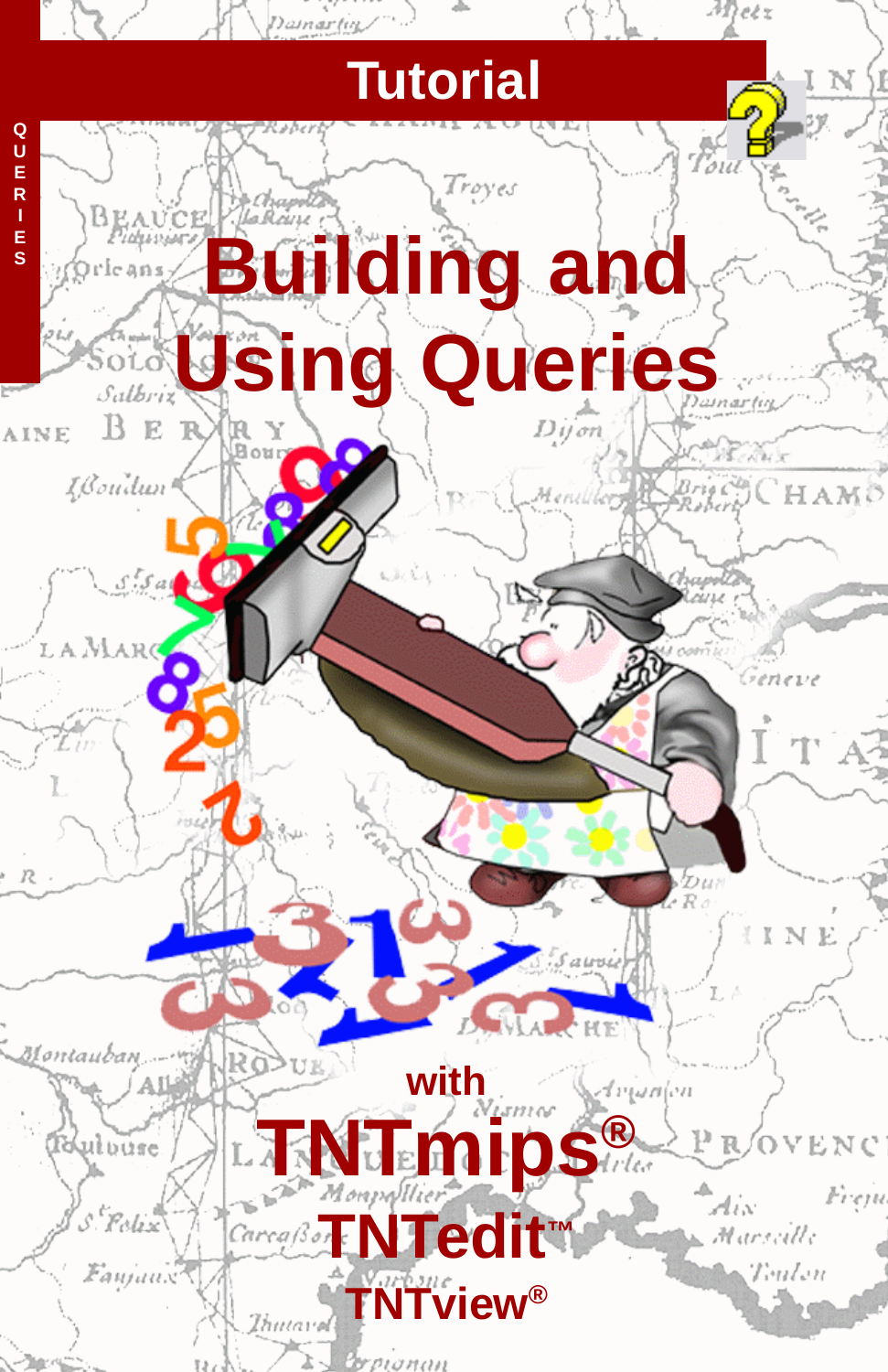## **Before Getting Started**

This booklet shows you how to construct queries in the TNT products to utilize the attribute information attached to your vector, CAD, shape, and TIN objects. This series of step-by-step exercises leads you through the required structure and syntax of queries, progressing from simple one-line examples to queries with multiple condition statements and processing loops.

**Prerequisite Skills** This booklet assumes that you have completed the exercises in the tutorial booklets *Displaying Geospatial Data* and *TNT Product Concepts*. Those exercises introduce essential concepts and skills that are not covered again here. Please consult those booklets for any review you need.

**Sample Data** The exercises in this booklet use sample data that is distributed with the TNT products. If you do not have access to a TNT products DVD, you can download the data from MicroImages' web site. In particular, this booklet uses sample files in the QUERY data collection. Make sure that you have a copy of the sample data on your hard drive so changes can be saved when you use the objects in these files.

**More Documentation** This booklet is intended only as an introduction to the use of database queries. Details of the process can be found in a variety of tutorial booklets, Technical Guides, and Quick Guides, which are all available from MicroImages' web site.

**TNTmips® Pro and TNTmips Free** TNTmips (the Map and Image Processing System) comes in three versions: the professional version of TNTmips (TNTmips Pro), the low-cost TNTmips Basic version, and the TNTmips Free version. All versions run exactly the same code from the TNT products DVD and have nearly the same features. If you did not purchase the professional version (which requires a software license key) or TNTmips Basic, then TNTmips operates in TNTmips Free mode.

Database queries can also be used to control the display of geospatial objects in TNTview and to select elements for editing in TNTedit. All exercises in this booklet can be completed in TNTmips Free using the sample geodata provided.

> *Randall B. Smith, Ph.D., 4 January 2012* ©*MicroImages, Inc., 2000-2012*

You can print or read this booklet in color from MicroImages' web site. The web site is also your source for the newest Getting Started booklets on other topics. You can download an installation guide, sample data, and the latest version of TNTmips.

**http://www.microimages.com**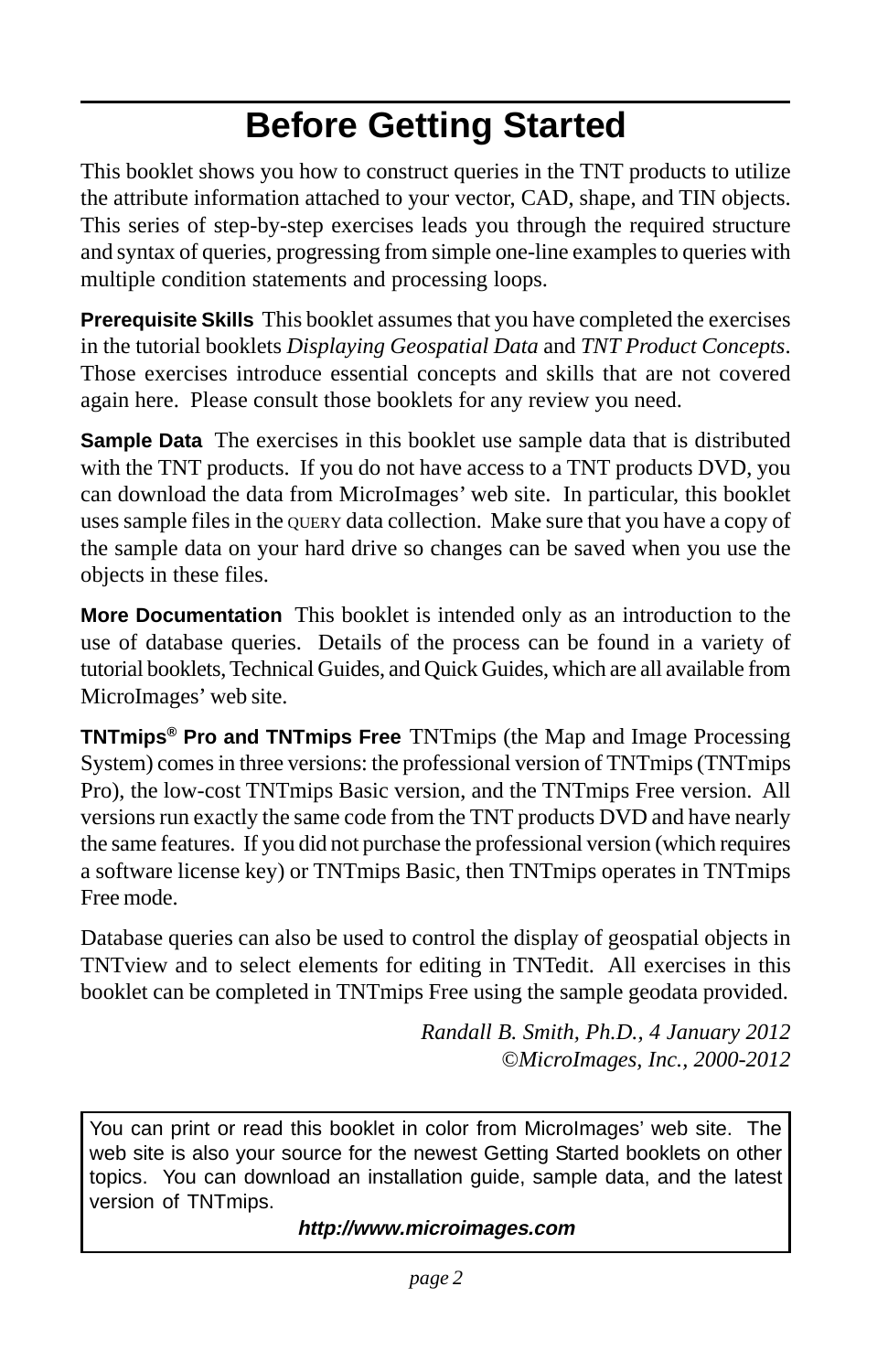## **Welcome to Building and Using Queries**

TNTmips gives you great flexibility to use the database attributes of geometric (vector, CAD, shape, and TIN) objects to control the display and printing of the object, or to select elements for use in various processes. Database queries provide the most complete and versatile means to utilize this attribute information.

A **database query** is a set of instructions defining attribute criteria that are used to select records from a database. The specific spatial elements (such as lines or polygons) to which those records are attached are then automatically selected for the current process. A query applies to a specific element type, and you can simultaneously use separate queries for different element types in an object. In Spatial Display you can use a query to temporarily **mark** (highlight in color) certain elements or to **select** which elements should be displayed. The attribute information you refer to in queries can be qualitative (such as a class name), or quantitative (such as crop yield values).

Queries must use a standard "grammar and syntax" that TNTmips understands. The query language used is a subset of the TNT Geospatial Scripting Language (SML). You compose queries in the Script Editor window, which simplifies construction of valid queries by letting you choose fields from the available database tables and insert symbols and functions from a Script Reference window that outlines the correct syntax. The Script Editor also provides a syntax checker to help you find errors before applying the query.

Most exercises in this booklet use queries to select or style elements in a vector object for display. But keep in mind that queries can be used in any process that selects component elements in geometric objects. In addition, you can use queries in some raster processes to select cell values for processing.



### **STEPS**

- $\boxtimes$  make sure that you have a copy of the sample data in the QUERY data collection on your hard drive
- □ launch TNTmips
- $\boxtimes$  choose Main / Display from the TNTmips menu

The exercises on pages 4-9 introduce the structure of simple query statements, comparison operators, and some useful tools for building and checking queries. Pages 10-16 cover query structures involving compound statements, the use of variables and comments, and using queries to check database record attachments. Styling by Script is introduced on pages 17-18, along with the use of conditional "if-thenelse" constructions. Pages 19-22 describe marking displayed elements by query using the interactive Query Builder. Examples of queries based on the spatial and topological attributes of vector objects are found on pages 23-25. Pages 26-29 show scripts to create dynamic labels in displays and virtual fields in database tables. Pages 30- 31 provide examples of queries that are useful in editing vector objects.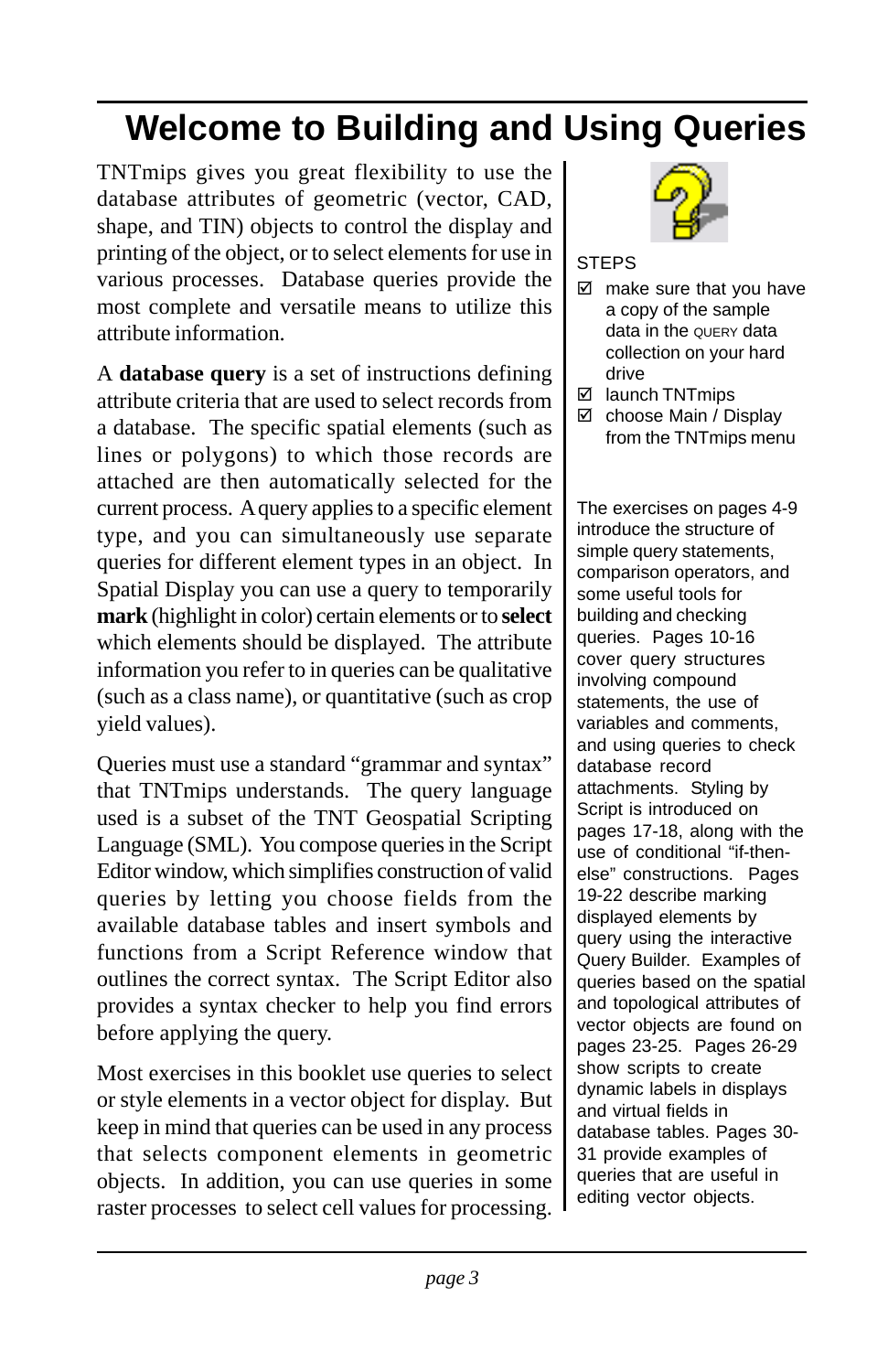## **Select by Querying a Single Field**

### **STEPS**

- $\boxtimes$  click on the Add Objects icon button on the Display Manager window's toolbar
- $\boxtimes$  select the CBSOILS\_LITE object from the CB\_SOILQ Project File in the QUERY data collection
- □ click on the Layer Controls icon in the CBSOILS\_LITE layer entry in the Display Manager
- □ in the Vector Layer Controls window, set the Select option on the Polygons panel to By Query and click on the adjacent Specify button

 $\boxtimes$  in the Script Editor window, type the following text exactly (including capitalization): The simplest form of query selects a specific type of spatial element (such as polygons, lines, or points in a vector object) on the basis of the values for a single database attribute. In this exercise you enter a simple query that selects soil map polygons in a vector object for display. Each soil type has associated values for maximum potential yield for several crops. The query selects polygons for which the potential crop yield for wheat is greater than 35 bushels per acre. The query statement has the form:

Attribute Comparison

Operator Value

The query must specify which database table contains the attribute information, and in which field it is found. This "attribute location" information must

|                 | Object   Points   Lines   Polygons   Nodes   Labels   3D |  |  |
|-----------------|----------------------------------------------------------|--|--|
| Select By Query | $\boxed{\blacktriangledown}$ Specify Style ClassStyle    |  |  |

be entered in the form TABLE.FIELD. The value in this example is

a simple numeric value, and the comparison operator is the "Greater than" operator  $($  >  $)$ .



- $\boxtimes$  click [OK] in the Script Editor window
- $\boxtimes$  click [OK] in the Vector Layer Controls window to accept the display settings and display the vector object

Display options for this vector object are set to draw all lines, so the outlines of all soil polygons are drawn. The polygons selected by the query are filled with colors and fill patterns that are based on the soil type and that were previously set up for display By Attribute. Several soil types meet the wheat yield selection criterion. Unselected polygons remain unfilled.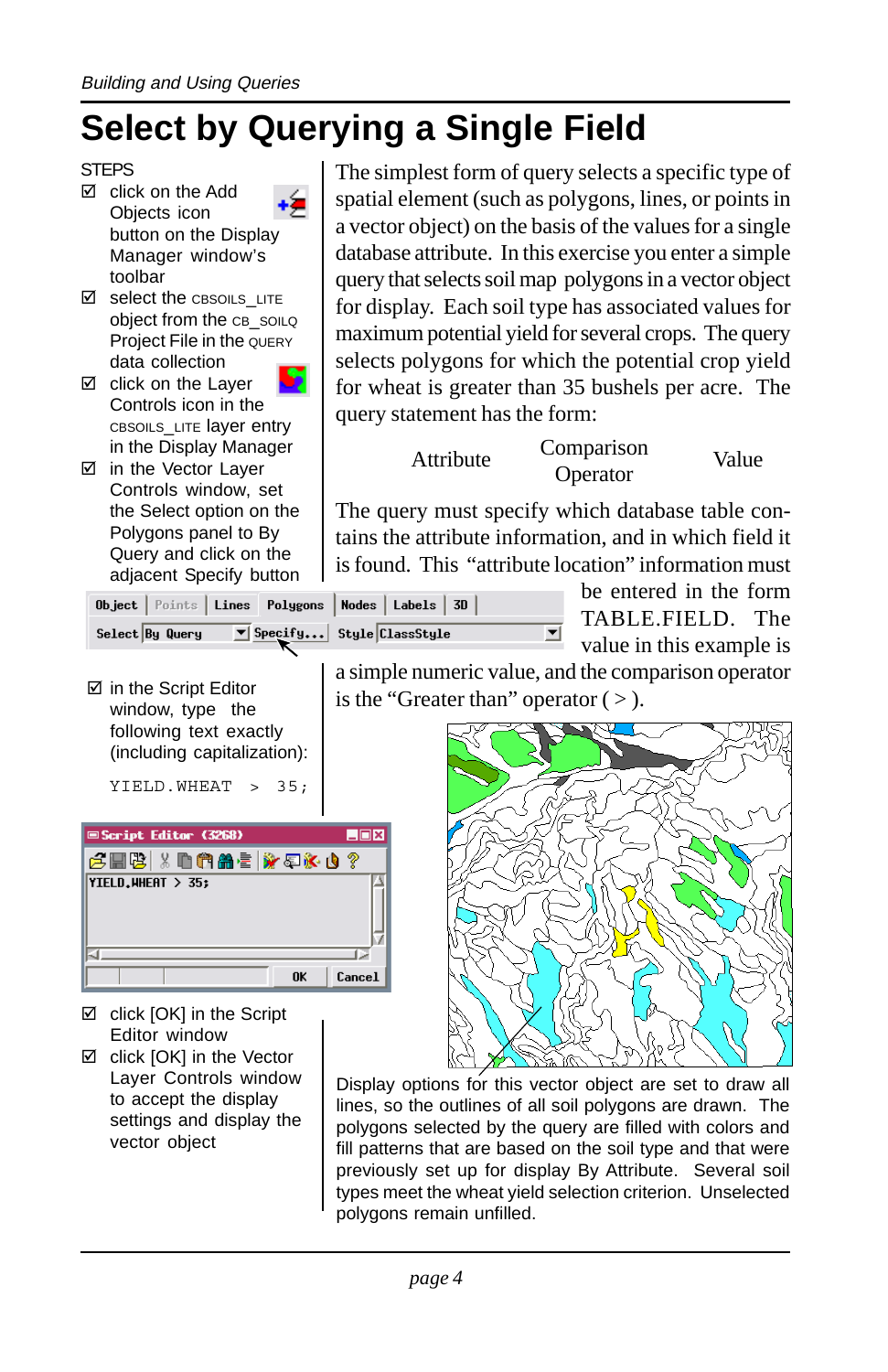## **Using the Insert Operator Option**

The previous query selected soil polygons belonging to several soil type classes. Let's refine the selection criterion so that the query selects only those polygons with a potential wheat yield of exactly 38 bushels per acre. To specify this selection criterion, use the "Equal to" operator (==, double equal sign) in the query statement. You can simply type the operator, or open the Script Reference window, which lets you choose the operator from a scrolled list and insert it into the query statement at the current cursor location.



STEPS

□ reopen the Vector Layer Controls window



- ⊠ click on Select: [Specify] in the Polygon Options panel
- $\boxtimes$  highlight "> 35" in the Script Editor window and press <Delete>
- $\boxtimes$  press the Script í, Reference icon button
- $\boxtimes$  in the Script Reference Operator list and select



- window, type 38 to the
- $\boxtimes$  click [OK] in the Vector Layer Controls window settings and display the



restrictive selection criterion in the

revised query statement.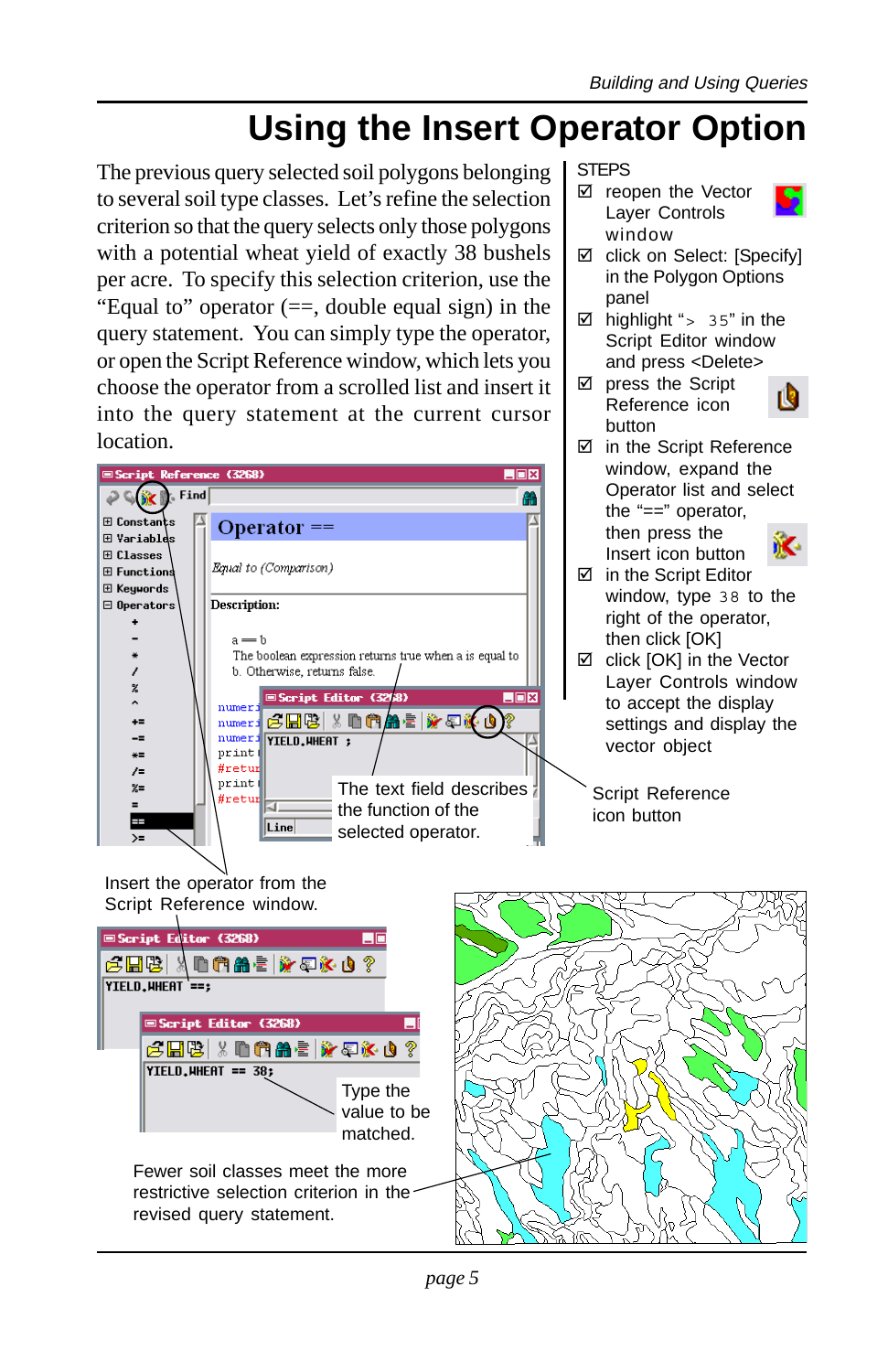## **Using the Insert Field Option**

### **STEPS**

- □ open the Vector Layer Controls window and the Script Editor window
- ; select YIELD.WHEAT in the existing query and press <Delete>
- $\boxtimes$  press the Insert Field icon button
- $\nabla$  in the Insert Field window that opens, Table menu
- $\boxtimes$  choose OATS from the Field menu, then click **[Insert]**
- $\boxtimes$  click [Close] on the Insert Field window
- $\boxtimes$  change the value on the right side of the query statement to 43. then click [OK]
- $\boxtimes$  click [OK] in the Vector Layer

You can also use the Insert Field icon button in the Script Editor to help construct or modify queries. This button opens the Insert Field window, from which you can choose the Table and Field and automatically insert the attribute location information into your query statement in the correct form.

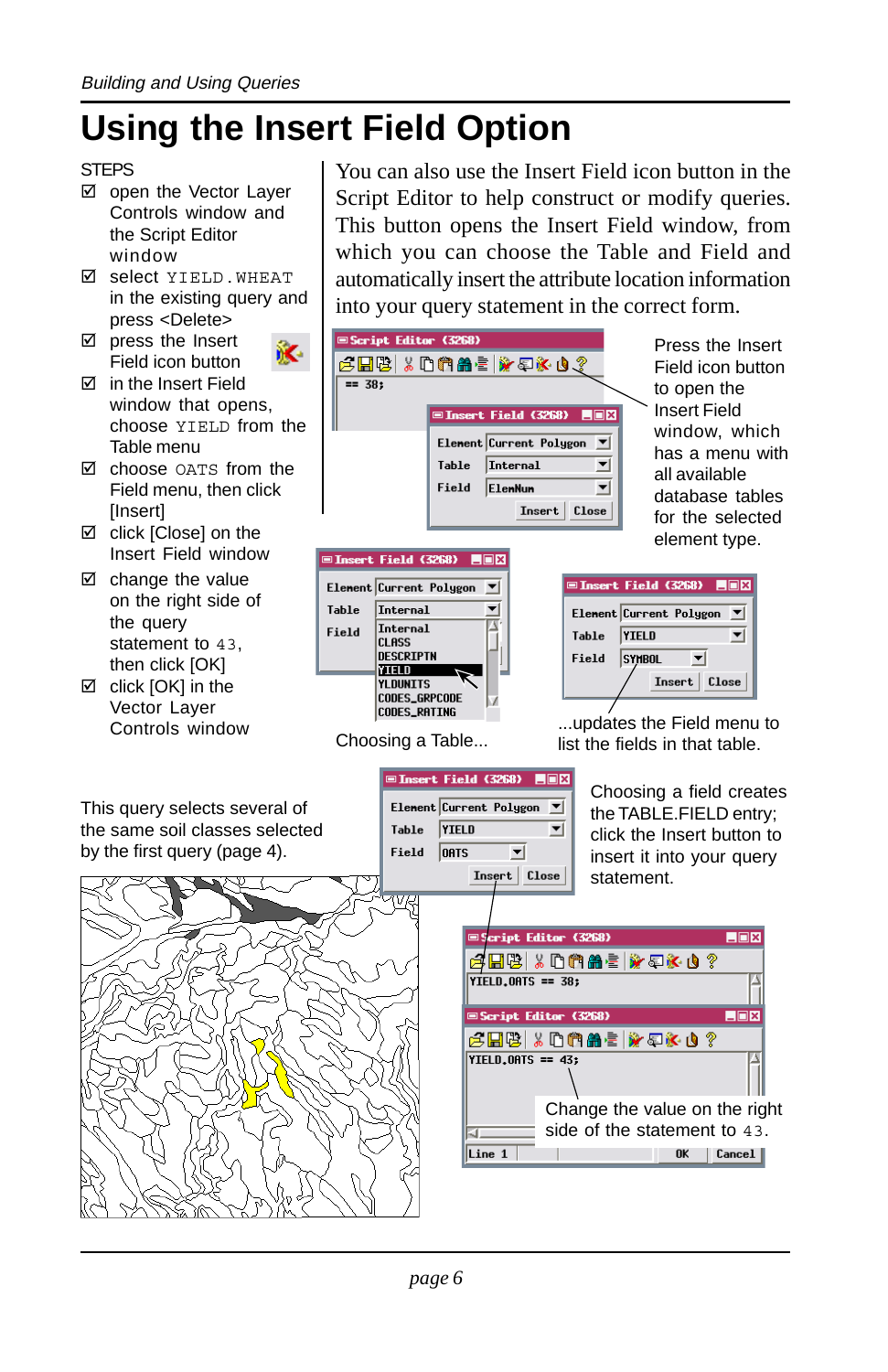### **Querying a String Field**

The query language used in the TNT products is case-sensitive. If the table CLASS contains a field called Class, the TABLE.FIELD entry must read CLASS.Class; if you enter it as CLASS.CLASS, the query process will not find the field and will indicate there is an error in the query. Using the Insert Field procedure helps you avoid this type of problem.

The database fields you have used in your queries so far have contained numeric data. The YIELD table for CBSOILS LITE also contains a field named SYMBOL with soil type symbols in String format. The term "string" is short for "character string," which means that the field is not evaluated numerically, and can contain text and other nonnumeric characters. String fields may contain numerals (for example, CLASS1), but they are read as characters rather than as numbers. String values in query statements must be enclosed in double quotes and are also case-sensitive.

### STEPS

- $\boxtimes$  open the Vector Layer Controls window and the Script Editor window
- select YIELD.OATS in the existing query and press <Delete>
- $\boxtimes$  use the Insert Field procedure to insert YIELD.SYMBOL on the left side of the query statement
- $\boxtimes$  change the value on the right side of the query statement to "KaB" (including the double quotes), then click [OK]
- $\boxtimes$  click [OK] in the Vector Layer Controls window

|                        | <b>□Insert Field (3268)</b>              | LIOX         |             |                                       |
|------------------------|------------------------------------------|--------------|-------------|---------------------------------------|
| Table                  | Element Current Polygon<br><b>YIELD</b>  | ᅬ            |             |                                       |
| Field                  | <b>SYMBOL</b>                            |              |             |                                       |
|                        |                                          | Insert Close |             |                                       |
|                        |                                          |              |             |                                       |
|                        |                                          |              |             |                                       |
|                        | The SYMBOL field contains string values. |              |             |                                       |
|                        |                                          |              |             |                                       |
|                        |                                          |              |             |                                       |
|                        |                                          |              |             |                                       |
|                        | Enclose a string value in double quotes. |              |             |                                       |
|                        |                                          |              |             |                                       |
| Script Editor (3268)   |                                          |              | <b>EDIX</b> |                                       |
|                        | 4 小本早餐 言語的付よ   街田さ                       |              |             | Selected soil polygons                |
| YIELD.SYMBOL == "KaB"; |                                          |              |             | belonging to class KaB.               |
|                        |                                          |              |             |                                       |
|                        |                                          |              |             |                                       |
| E.                     |                                          |              |             | The syntax highlighting in the Script |
|                        |                                          |              |             | Editor window shows all string        |
| Line                   |                                          | 0K           | Cancel      | values in cyan color.                 |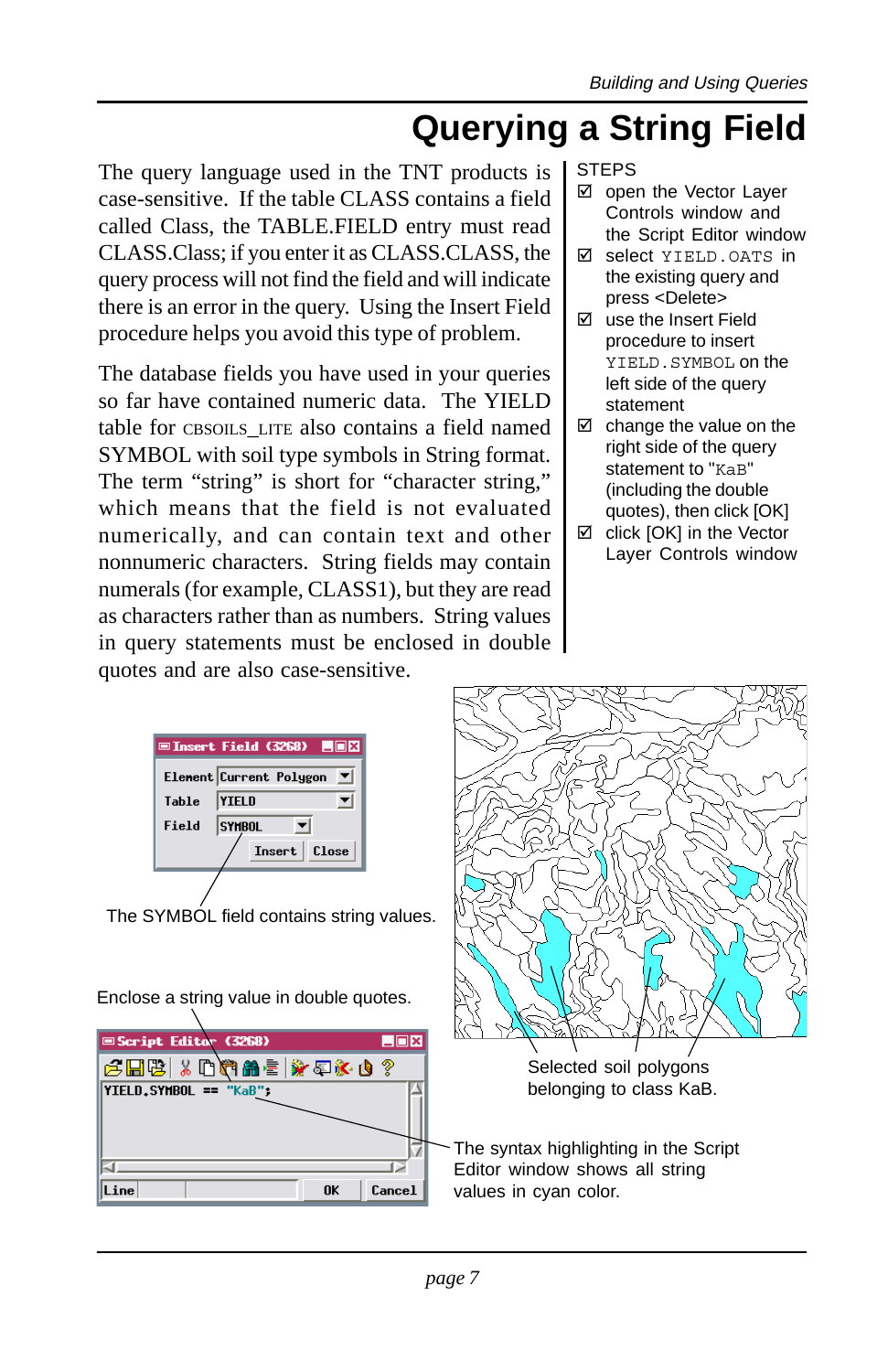## **Checking Query Syntax**

#### STEPS

- $\boxtimes$  open the Vector Layer Controls window and the Script Editor window
- $\boxtimes$  manually change the left side of the existing query statement to CLASS.CLASS (all capitals)



 $\boxtimes$  press the Check Syntax icon button

 $\boxtimes$  note the error message, then press[OK] on the Message window ; select CLASS.CLASS in the query statement and press <Delete>  $\boxtimes$  press the Insert Field icon button and insert CLASS. Class into th query statement  $\boxtimes$  press the Check Syntax icon



The rules concerning capitalization and use of quotes for string values are examples of the syntax of the TNT query language. Query syntax is checked automatically when you click [OK] to execute the query. If the query contains a syntax error, the Script Editor remains open and an error message is displayed.

You can check the syntax of a query before executing it by pressing the Check Syntax icon button in the Script Editor. The process can find misspellings, missing parentheses or other symbols, or references to nonexistent database fields. The process starts checking at the beginning of the query. If no syntax errors are encountered, the

| ■Message (3268) |                                                                                                                                                             |             |
|-----------------|-------------------------------------------------------------------------------------------------------------------------------------------------------------|-------------|
|                 | Syntax error: expecting Numeric Field Name or String Field Name<br>Message code: -5837 Version: 2011 (16 Feb 2011)<br>Module: ------- Revision: --- Line: 1 |             |
| <b>n</b>        | Save Text                                                                                                                                                   | Send Report |

message line at the bottom of the Script Editor window reads "Syntax OK." If a syntax error is detected, a

Message window opens to show an error message. In this example, the query checker detected that there is no database field named CLASS in table CLASS. After correcting a syntax error, you can use the Syntax option again to check for errors in the remainder of the query.

| o button and insert  |                         |                                          |              |
|----------------------|-------------------------|------------------------------------------|--------------|
| \SS.Class into the   | Script Editor (3268)    |                                          | LOX          |
| ry statement         |                         | <b>6 HB X DAA E <mark>M</mark>EX 0</b> ? |              |
| ss the Check         | $CLASS.Class == "KaB":$ |                                          |              |
| ıtax icon            |                         |                                          |              |
| :on                  |                         | Script Editor (3268)                     | <b>LOX</b>   |
| e the "Syntax OK"    |                         | 6 H B & D A A E   Y E Y O ?              |              |
| ssage in the status  | Line 1                  | CLASS.Class == "KaB";                    |              |
| at the bottom of the |                         |                                          |              |
| ipt Editor window    |                         |                                          |              |
|                      |                         |                                          |              |
| The "Syntax OK"      |                         | Syntax OK                                | Cancel<br>0K |
| message appears if   |                         |                                          |              |
|                      |                         |                                          |              |
| no errors are found. |                         |                                          |              |

button  $\boxtimes$  note the "Syntax OK" message in the status line at the bottom of the

Script Editor window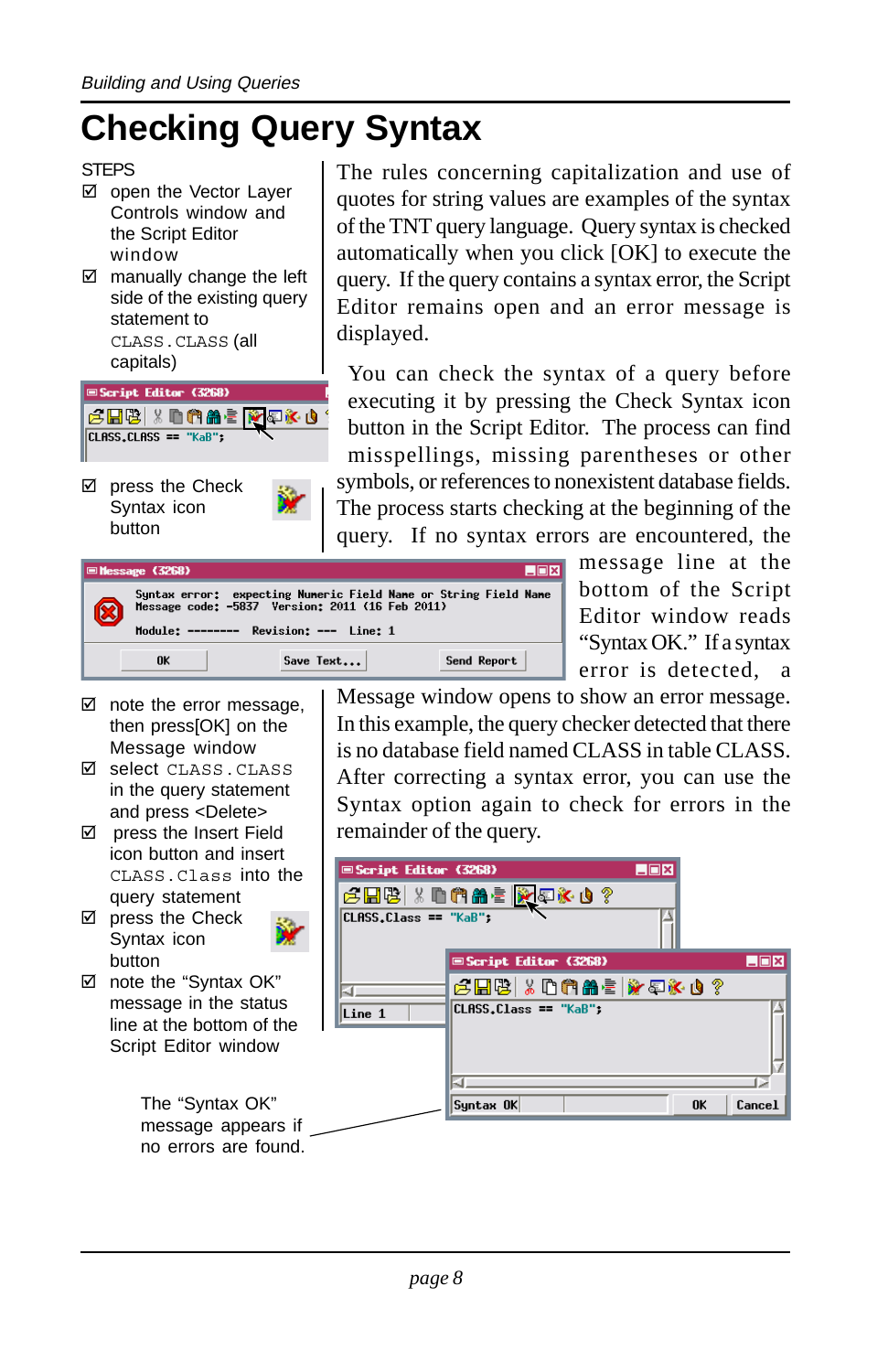## **Using Calculations in Queries**

The value on the right side of a query statement can also be provided by a database field or a calculation involving a database field. Calculations in queries can use standard arithmetic operations: addition (+), subtraction  $(-)$ , multiplication  $(*)$ , and division  $($ ). You can insert the operation symbols from the Script Reference window if you wish. The Function listings in Script Reference window provide access to trigonometric and other mathematical functions

that can also be used in query statements. The sample query for this

exercise selects soil polygons for which the potential yield for oats is exactly 5 bushels per acre greater than the yield for wheat.

By now you have probably noticed that the last query used for a particular object and element type is automatically stored with the object and is opened the next time you select the same By Query option. If you wish to store several queries for the same object for future use, you can use the Save and Save As icon buttons on the Script Editor window. These options allow you to save the query currently displayed in the Script Editor as a file with a .QRY file extension or as a script object in a Project File. To reopen a stored query, use the Open icon button.



#### STEPS

- $\boxtimes$  open the Vector Layer Controls window and the Script Editor window
- $\boxtimes$  select and delete the previous query
- $\boxtimes$  use the Insert procedures and / or manual entry to create the following query statement:

YIELD.OATS == YIELD.WHEAT + 5;

- $\boxtimes$  press the Save 吅 As icon button, then choose Save as Text File (\*.qry) from the
- dropdown menu  $\boxtimes$  use the standard File Selection window to name a new file to contain the query
- $\boxtimes$  click [OK] in the Script Editor window
- $\boxtimes$  click [OK] in the Vector Layer Controls window

Usually a query works only with a specific object because of a reference to a unique database field. If you have a series of objects with identical database formats, or the query refers only to fields in standard tables created by TNTmips, then you can use the same query for any of the objects.



Choose RVC Object to store the query as a script object in a Project File.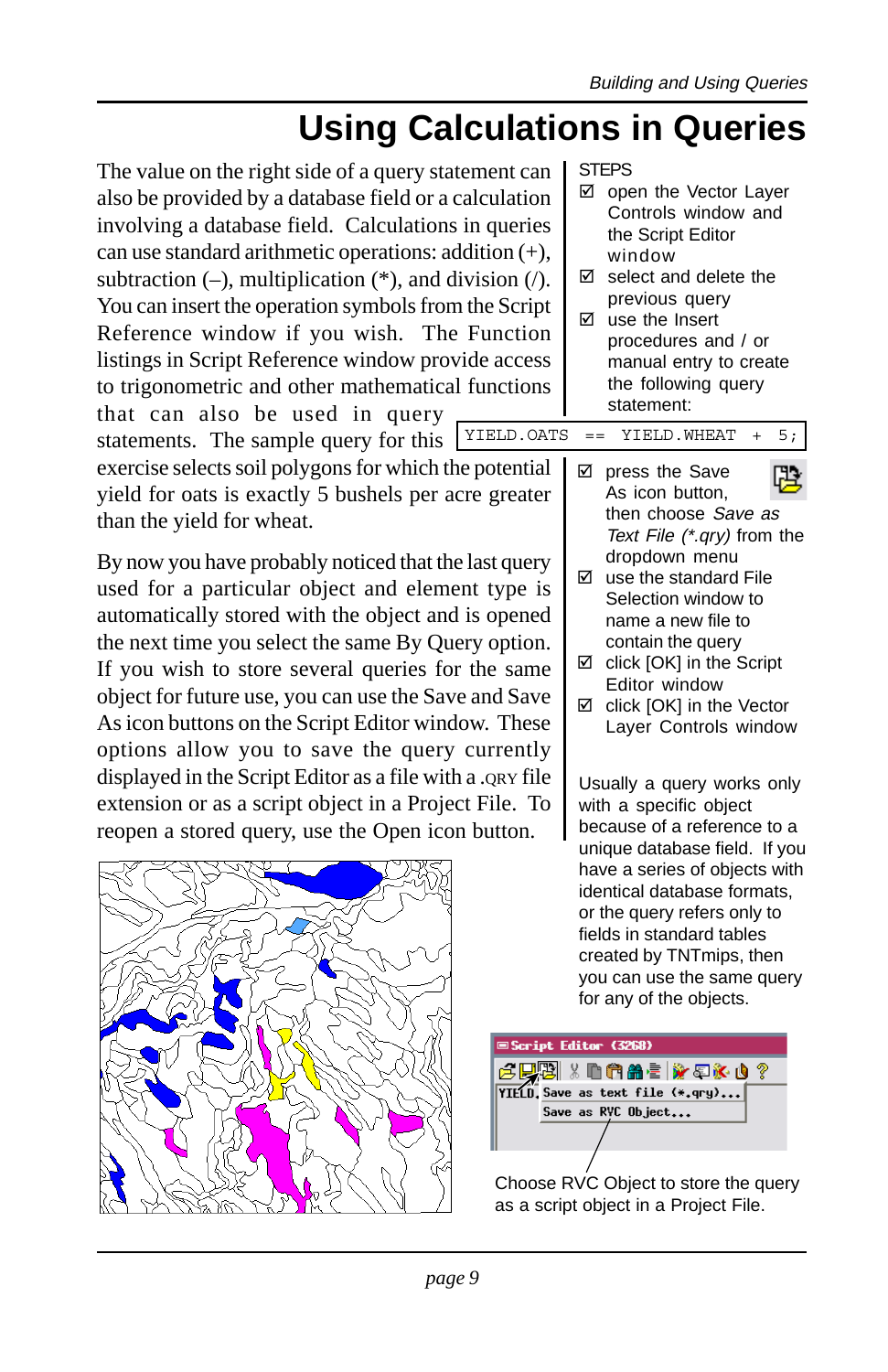## **Compound Queries**

- ⊠ open the Vector Layer Controls window and the Script Editor window
- $\boxtimes$  delete the preceding query
- $\boxtimes$  use the Insert procedures and / or manual entry to create the following query:

Each of the queries used in the previous exercises employs a single selection comparison to choose polygons for display. In many cases you may need to select elements using a combination of several criteria. A series of selection comparisons in a query statement must be related to each other by one or more logical operators from set theory, such as "and"  $(\&\&\,),$  "or" (||), or "not" (!). The keyword versions of these operators must be entered in all lowercase

YIELD.WHEAT > 34 and YIELD.OATS > 40;

- $\boxtimes$  click [OK] in the Script Editor window and in the Vector Layer Controls window
- $\boxtimes$  repeat above steps but substitute "or" for "and" in the query statement



from the Keyword list in the Script Reference window or insert symbolic versions from the Operator list.

letters, or you can insert them

When two comparisons are linked by the logical "and" operator, both comparisons must be true in order to make the entire query statement true and select the element. When two comparisons are linked by the logical "or" operator, the query statement is true if either of the individual comparisons is true. Elements meeting either criterion are selected.

A query statement may continue onto additional lines, though you may wish to indent subsequent lines to make it clear that they are part of one statement.



Polygons for which potential wheat yield is over 34 bushels per acre and potential oat yield is over 40 bushels per acre.



Polygons for which either potential wheat yield is over 34 bushels per acre or potential oat yield is over 40 bushels per acre.

STEPS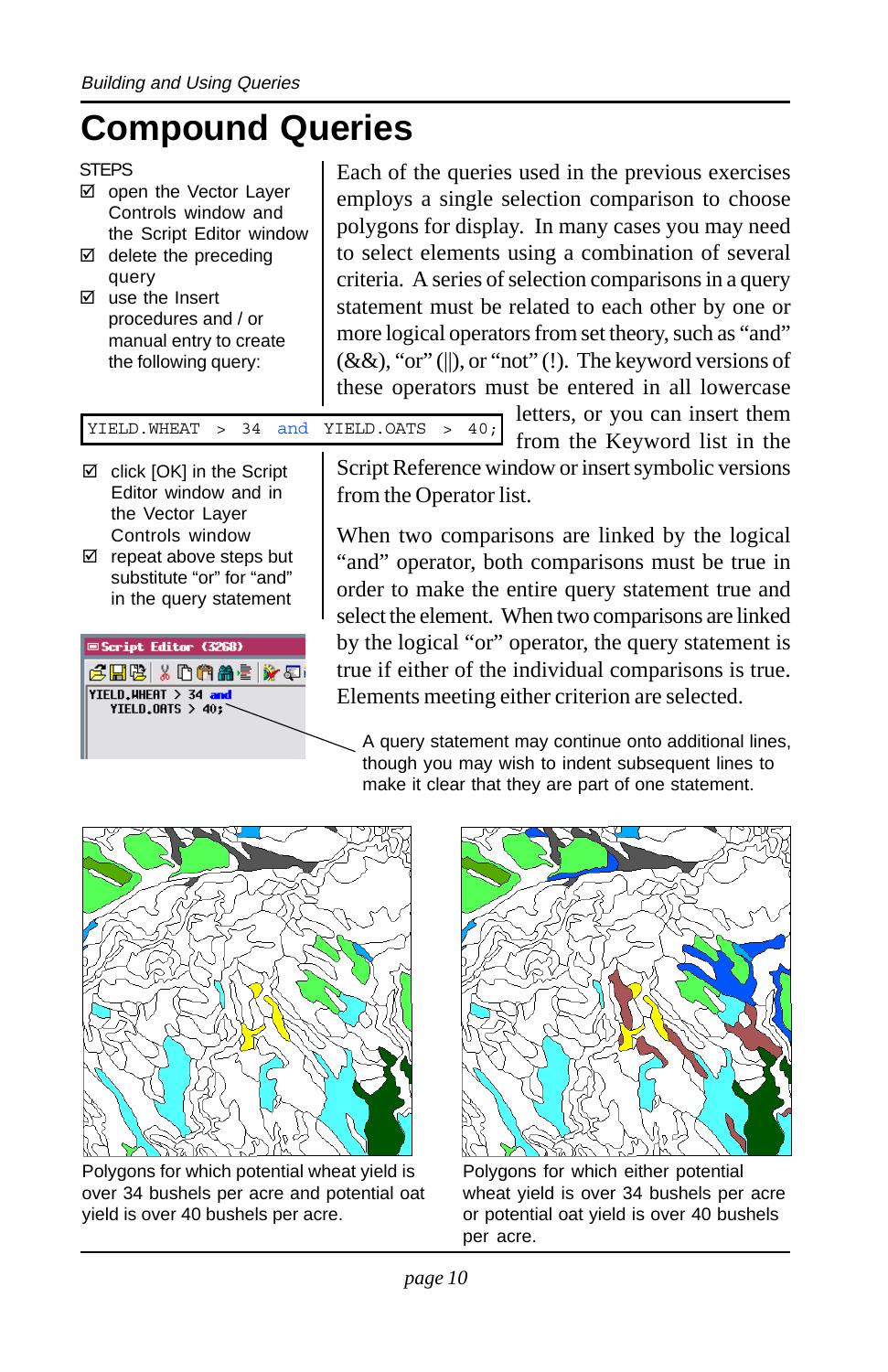## **Using the "not equal to" Operator**

Most of the soil types in the Crow Butte area have a higher potential yield for oats than for wheat, but wheat usually brings a higher price than oats when the crop is sold. Let's assume the crop prices per bushel are \$3.25 for oats and \$4.00 for wheat. This sample query is used to identify soil types for which the total potential crop price per acre for oats (potential yield in bushels per acre times price per bushel) is greater than or equal to that for wheat.

**STEPS** 

- ☑ open the Vector Layer Controls window and the Script Editor window
- $\boxtimes$  choose New from the File menu
- $\nabla$  use the Insert procedures and / or manual entry to create the following query:

This query is complicated by the fact that the potential

YIELD.WHEAT <> 0 and YIELD.OATS  $*$  3.25 >= YIELD.WHEAT  $*$  4.0;

crop yield for soil types that cannot be cultivated is 0, and such soil types would satisfy the selection comparison in the second line of the query. The first line of the query excludes the zero-yield soil types, and illustrates the use of the "not equal to" operator  $(<\infty$  or != ). Only the polygons for which the potential

wheat yield is not equal to 0 satisfy the first part of the query, and only these polygons are subjected to the price comparison in the second line.



Polygons for which a crop of oats would bring a higher price per acre than wheat, assuming the potential crop yields and the stated prices per bushel.

| LOX<br><b>□Script Reference (3268)</b> |                                       |  |  |  |  |
|----------------------------------------|---------------------------------------|--|--|--|--|
| D © ik k Find<br>m                     |                                       |  |  |  |  |
| E Constants                            | Operator $\leq$                       |  |  |  |  |
| Fl Variables                           |                                       |  |  |  |  |
| <b>El</b> Classes                      |                                       |  |  |  |  |
| E Functions                            | Not equal to (Comparison)             |  |  |  |  |
| El Keywords                            |                                       |  |  |  |  |
| $\boxminus$ Operators                  | <b>Description:</b>                   |  |  |  |  |
|                                        |                                       |  |  |  |  |
|                                        | a < b                                 |  |  |  |  |
|                                        | The boolean expression returns true   |  |  |  |  |
| 7                                      | when a is not equal to b. Otherwise,  |  |  |  |  |
| $\mathbf{z}$                           | returns false.                        |  |  |  |  |
| $\overline{a}$                         | Note that $ =$ is equivalent to $\le$ |  |  |  |  |
| $+ =$                                  |                                       |  |  |  |  |
| --                                     | numeric $a = 10$ ;                    |  |  |  |  |
| ¥=                                     | $numeric b = 10$ ;                    |  |  |  |  |
| $\prime$ =                             | numeric $c = 5$ :                     |  |  |  |  |
| $z =$                                  | $print(b \Leftrightarrow a)$ :        |  |  |  |  |
| $\equiv$                               | #returns false;                       |  |  |  |  |
| ==                                     | print $(c \Leftrightarrow a)$ ;       |  |  |  |  |
| $>=$                                   | #returns true;                        |  |  |  |  |
| $\Diamond$                             |                                       |  |  |  |  |
| $\leq$                                 | v                                     |  |  |  |  |
|                                        | 71                                    |  |  |  |  |



- $\boxtimes$  click [OK] in the Script Editor window
	- $\boxtimes$  click [OK] in the Vector Layer Controls window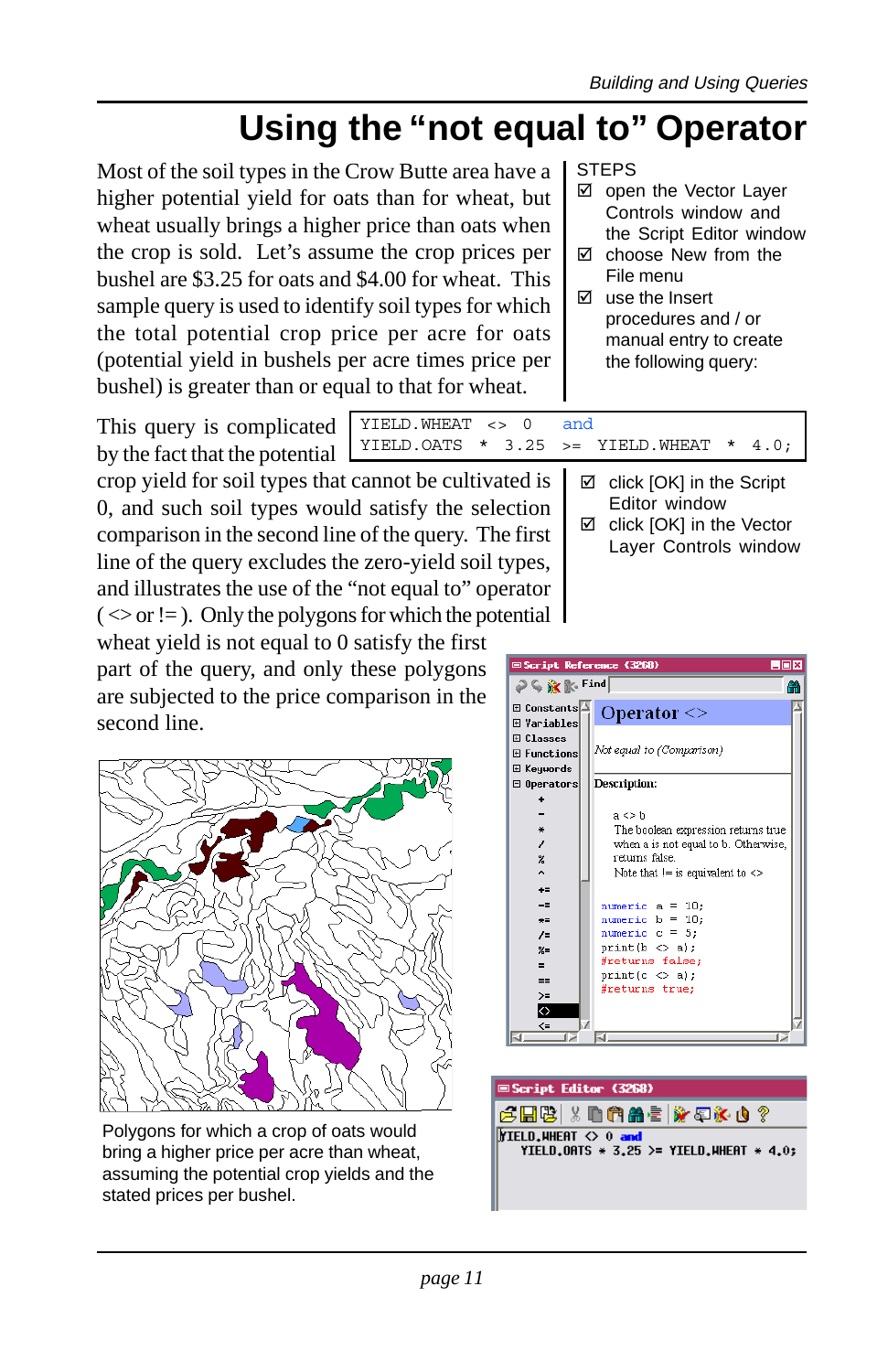### **Using Comments and Variables**

```
STEPS
```
- ⊠ open the Vector Layer Controls window and the Script Editor window
- $\boxtimes$  choose New from the File menu
- $\nabla$  use the Insert procedures and / or manual entry to create the following query:

You can enhance the readability and later usefulness of queries by including comments. A comment begins with the "#" symbol and may be on a line by itself or at the end of a statement. You can use comments within the query to explain individual statements and an introductory comment to provide an explanation of the intended use of the query and what object it applies to.

```
define variable for required crop
# price per acre
numeric dollars = 129;
# select polygons based on crop price
YIELD.OATS * 3.25 > dollars or
YIELD.WHEAT * 4.0 > dollars;
```
- $\boxtimes$  click [OK] in the Script Editor window
- $\boxtimes$  click [OK] in the Vector Layer Controls window

assign values to variables for use in a query. This example query selects soil polygons that exceed a required potential crop price per acre for either oats or wheat. The first line of the query is an

The TNTmips query process also allows you to name and

assignment statement that defines a numeric variable called "dollars" to store the required price, and gives it a value of 129. The "=" symbol is used to assign a value to a variable (which is why "==" must be used for the "Equal to" operator).



Variable names must always start with a lower-case letter. A variable name cannot be the same as a query keyword or a database table or field name.

Variables are useful when the same value is used more than once in the query. If you want to run this query again with a different required price, you only need to change the single value assigned to the variable "dollars". If the query were written without the variable, you would need to change two actual numeric values in the selection statement.

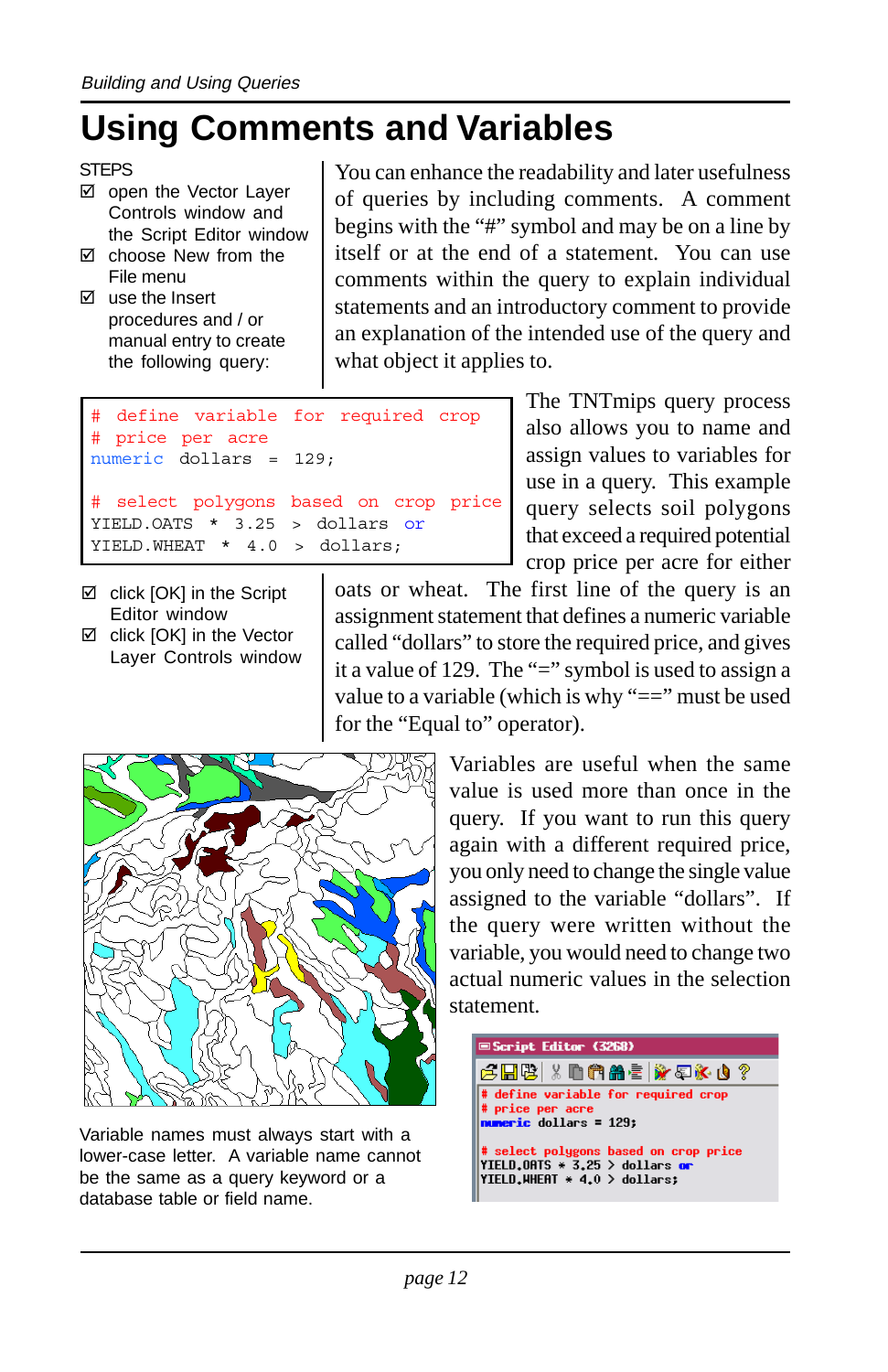## **Using String Variables**

You can also define variables to contain string values. The query in this exercise defines a string variable name\$, which is assigned the value "Glenberg". (Though not required, ending a string variable name with the \$ character makes it easy to differentiate numeric and string variable names.) The query selects a subset of soil polygons belonging to the Glenberg soil series, which includes two soil types in the Crow Butte area. Instead of using the two

class symbols to select the polygons, this query takes advantage of the fact that the NAME field in the DESCRIPTN table provides a soil description that begins with the

name "Glenberg" for both classes. The query uses the "contains" operator, which selects elements for which a specified character string matches all or part of a string field. In this case the character string to

be matched ("Glenberg") is stored in the name\$ variable. Polygons meeting this selection comparison are then screened on the basis of their area (in square meters), which is stored in the Area field in the standard POLYSTATS table. (A POLYSTATS table is present only if standard attributes have been calculated for the vector object.)



STEPS

- $\boxtimes$  open the Vector Layer Controls window and the Script Editor window
- $\boxtimes$  choose New from the File menu
- $\boxtimes$  use the Insert procedures and / or manual entry to create the following query:

string name\$ = "Glenberg"; DESCRIPTN.NAME contains name\$ and ( POLYSTATS.Area < 60000 or POLYSTATS.Area > 200000 );

- $\boxtimes$  click [OK] in the Script Editor window
- $\boxtimes$  click [OK] in the Vector Layer Controls window



The "contains" operator selects polygons for which the character string in the name\$ variable matches any part of the DESCRIPTN.NAME string field.

|                   | □ CBSOTLS_Lite / PolyData / DESCRIPTN (雪画図 |
|-------------------|--------------------------------------------|
|                   | Table Edit Record Field<br>Help            |
|                   |                                            |
| Style SYMBOL NAME |                                            |
| <b>DuR</b>        | Duroc very fine sandy loan, $\Box$         |
| <b>IE</b> PF      | Epping silt loan, 3 to 30 po               |
| <b>GbB</b>        | Glenberg\loany very fine sam               |
| GoB               | Glenberg/loany very fine sam               |
| <b>JnC</b>        | Jayen loany very fine sand,                |
|                   |                                            |
|                   |                                            |
|                   |                                            |

The text string "Glenberg" is included in the DESCRIPTN.NAME field for both soil types belonging to the Glenberg series.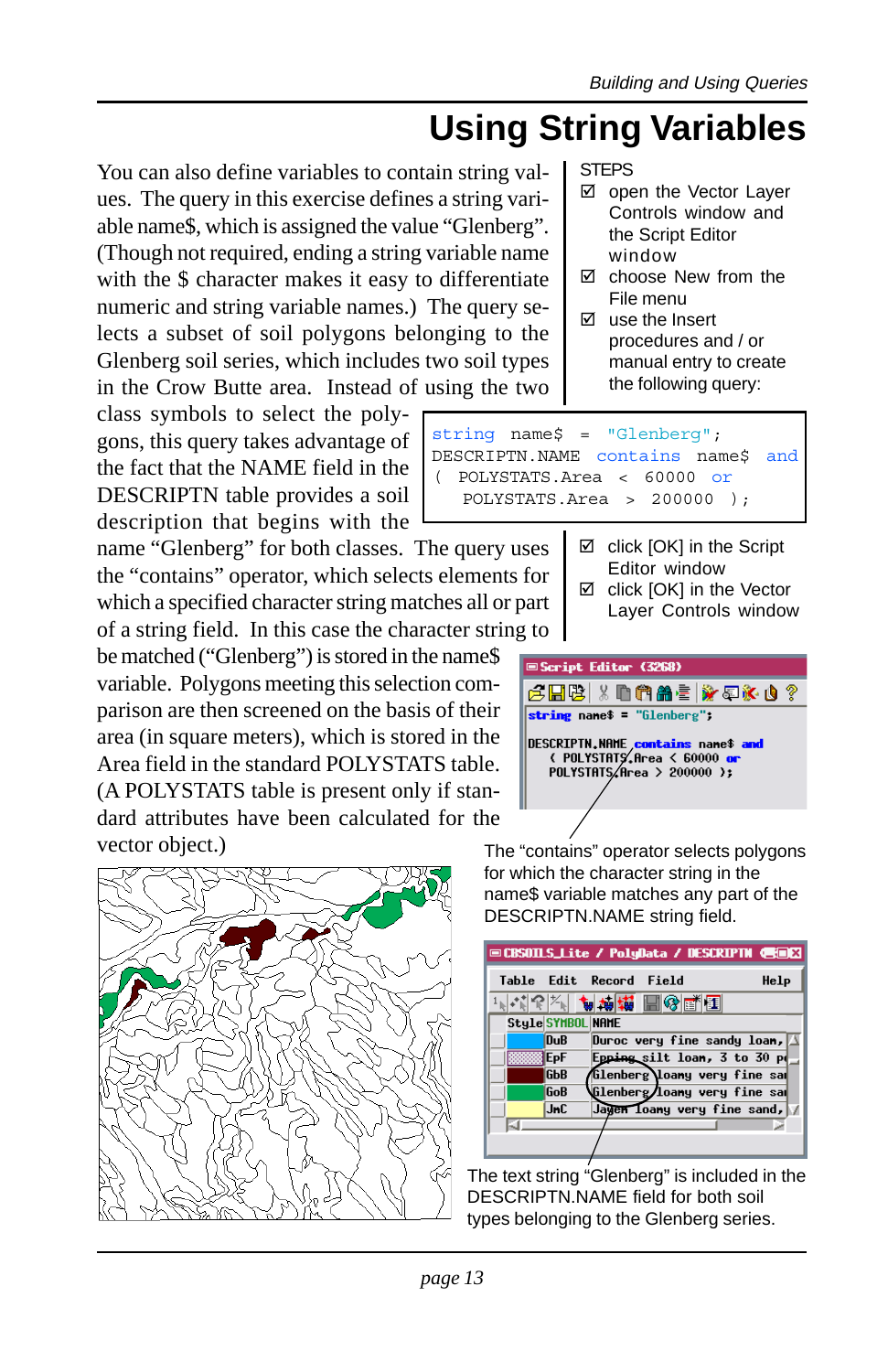## **Using the Logical "not" Operator**

- ⊠ open the Vector Layer Controls window and the Script Editor window
- $\boxtimes$  choose New from the File menu
- $\boxtimes$  use the Insert procedures and / or manual entry to create the following query:

A number of soils in the Crow Butte area have potential wheat yields comparable to those of the two Glenberg soils (27 and 32 bushels per acre). The query in this exercise selects all of the soil types within this range of wheat yield values *except* the Glenberg soils.

The first two lines of the query select any polygon for which the potential wheat yields falls within the

|                                        |  | designated range. The                     |
|----------------------------------------|--|-------------------------------------------|
| $YIELD.WHERT \ge 27 and$               |  | third line of the query                   |
| YIELD. WHEAT $\leq$ 32 and             |  |                                           |
| ! ( DESCRIPTN.NAME contains "Glenberg" |  | $\left\{\right\}$ begins with the logical |
|                                        |  |                                           |

- $\boxtimes$  click [OK] in the Script Editor window
- $\boxtimes$  click [OK] in the Vector Layer Controls window

"not" operator (!), which reverses the result of the variable, operator, or expression that follows it. In this case, the expression following the "not" operator would only select polygons belonging to the two Glenberg soils. The "not" operator reverses this result and selects any polygon meeting the previous yield requirements except the Glenberg soil polygons.

The "not" operator is especially useful when there is a large set of values you do want to select and a smaller, more easily-specified set of values that you don't want to select.



The 'not' operator reverses the next script element that follows it (including variables, operators, and comparison expressions). If you want the 'not' operator to apply to an entire expression (as in this example), the expression must be enclosed in parentheses.



**STEPS**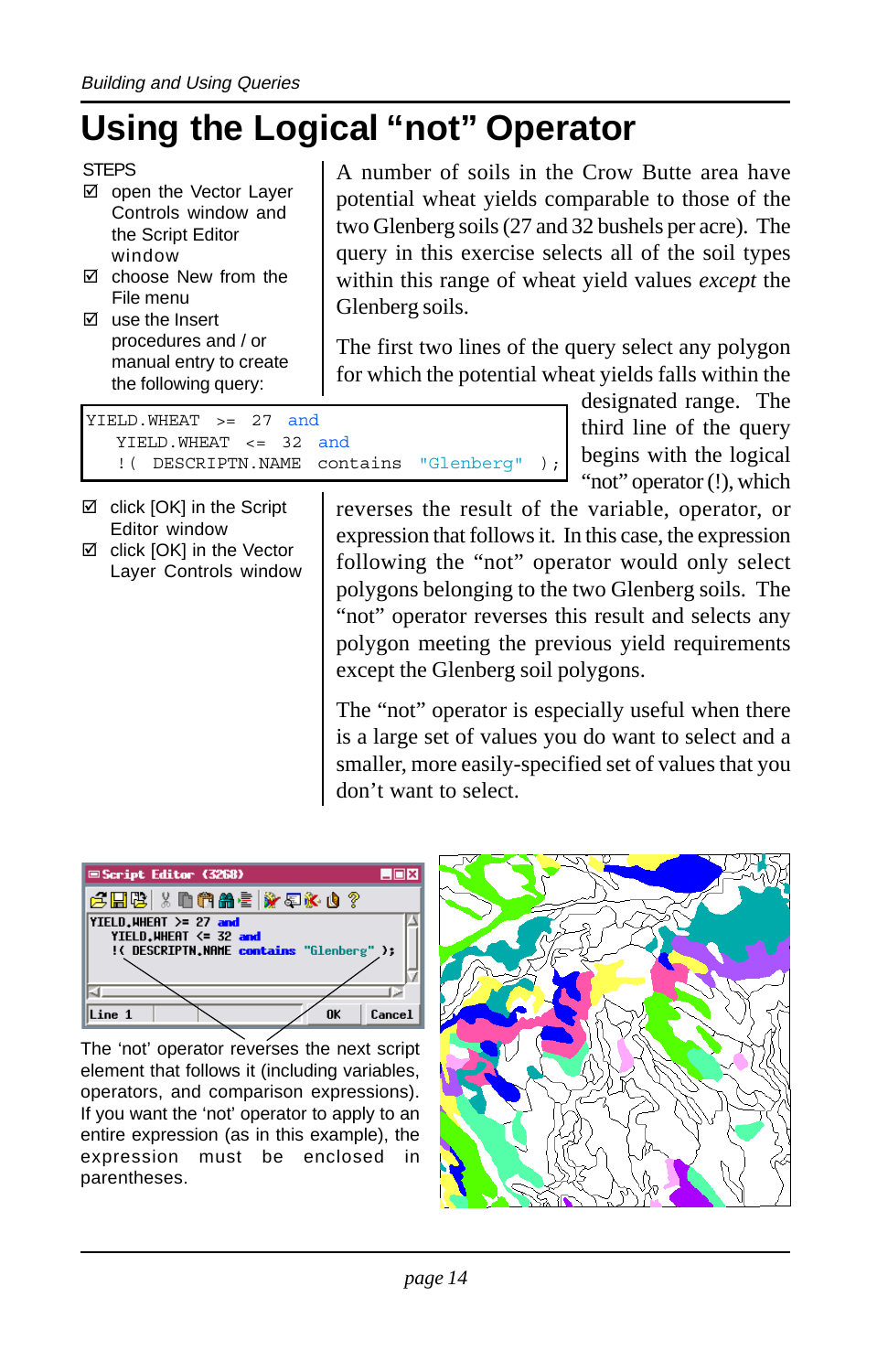## **Select Using Multiple Attached Records**

The LAYER table for the soil class polygons in the CBSOILS\_LITE object contains information on the different layers in a typical soil profile for each soil. There is a separate record for each layer in the profile, and thus multiple records attached to each soil polygon. Selecting elements on the basis of attributes among multiple attached records requires a special query syntax.

In this exercise, for example, we want to select soil types that include weathered bedrock in

any part of the soil profile. This attribute is coded by the string "WB" in the texture field. If you try to use the conventional selection query LAYER.texture == "WB", you will find that no polygons are selected, even though some soils do have weathered bedrock in the lower part of the profile. This query structure only checks the *first* attached record in the table for each polygon, which in this case is usually the layer 1 record, containing attributes for the topmost soil layer. Subsequent records for the deeper soil layers are ignored.

To query the texture field of *all* of the attached records, we must use the expression LAYER[\*].texture, which returns a set that lists the

contents of the texture field from each record attached to the current polygon. We then need to determine if any of the members of the set correspond to the desired attribute "WB". The easiest way to do this is to use the keyword "in" as a logical operator. The query is true if the variable preceding the operator is an exact match to any of the elements in the set produced by the expression following the operator. This construction can be used with either string or numeric fields.

STEPS

- $\boxtimes$  open the Vector Layer Controls window and the Script Editor window
- $\boxtimes$  choose New from the File menu
- $\boxtimes$  use the Insert procedures and / or manual entry to create the following query:

"WB" in LAYER[\*].texture;

- $\boxtimes$  click [OK] in the Script Editor window
- $\boxtimes$  click [OK] in the Vector Layer Controls window

Soil class polygons that have weathered bedrock as part of their typical soil profile.

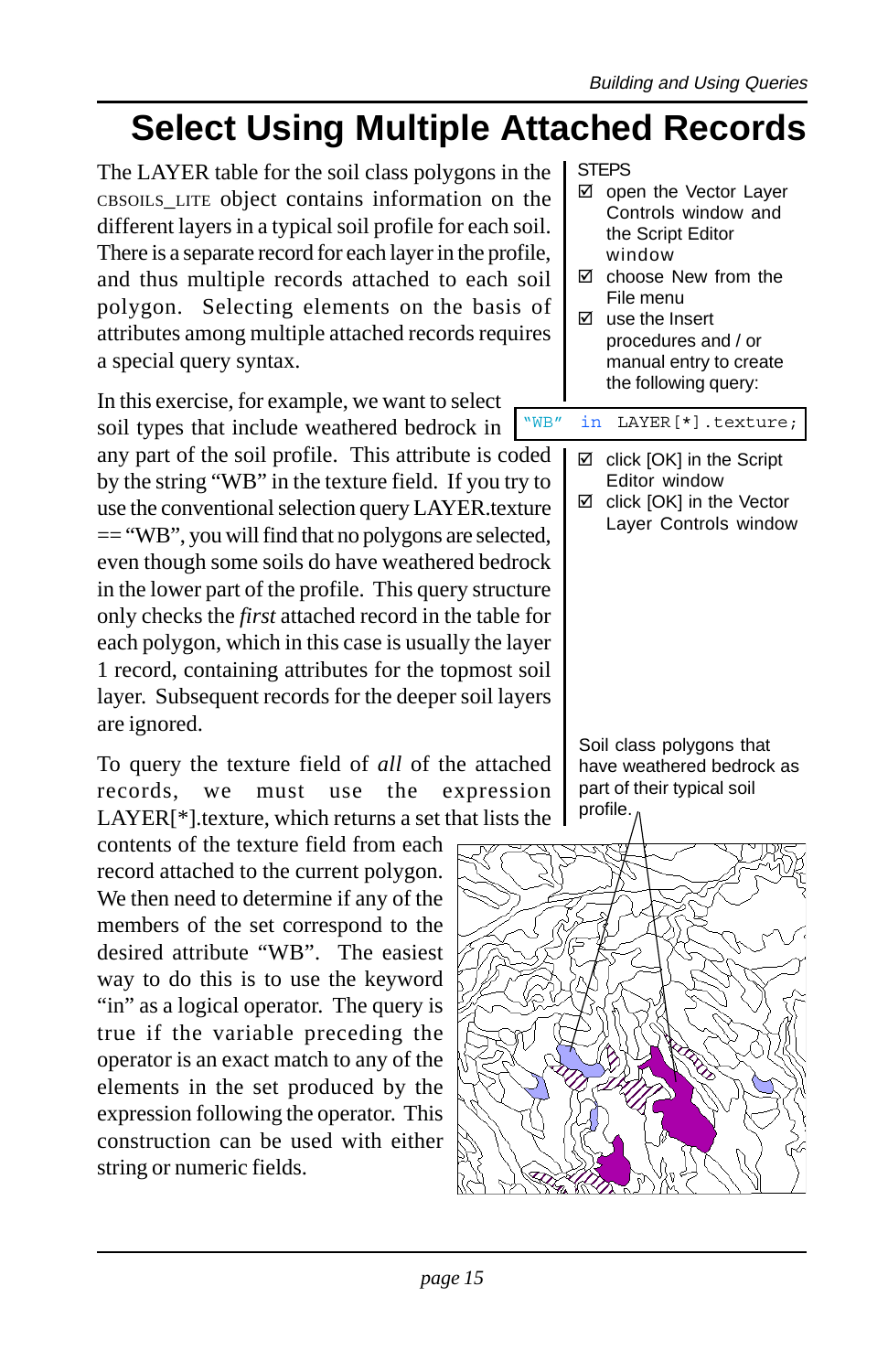## **Find Island Polygons**

- $\boxtimes$  open the Vector Laver Controls window and the Script Editor window
- $\boxtimes$  choose New from the File menu
- $\boxtimes$  use the Insert procedures and / or manual entry to create the following query:

Internal.Inside > 0;

- $\boxtimes$  click [OK] in the Script Editor window
- $\boxtimes$  click [OK] in the Vector Layer Controls window
- $\boxtimes$  repeat the above steps using the following query:

```
Internal.NumIslands > 0;
```
A vector polygon that is wholly enclosed within a larger polygon is called an **island polygon**. Because island polygons often have different attributes than the enclosing polygon, processes that alter the topology or attribute assignments of a vector object must keep track of island polygon relationships.

The Internal table for polygons includes several fields that contain information pertaining to island polygons. You can query these fields to select island polygons or polygons containing islands. The Internal.Inside field contains the element number of the enclosing polygon, if any. All island polygons have a non-zero value in this field. The first query therefore selects all island polygons. The NumIslands field shows the number of islands contained by each polygon. The second query in this exercise selects polygons that have a NumIslands value greater than 0, corresponding to all polygons that contain islands.



Island polygons selected by the first query. Each island belongs to a different soil class than its enclosing polygon.

Two polygons in the CBSOILS\_LITE vector object include island polygons and were therefore selected by the second query.

**STEPS**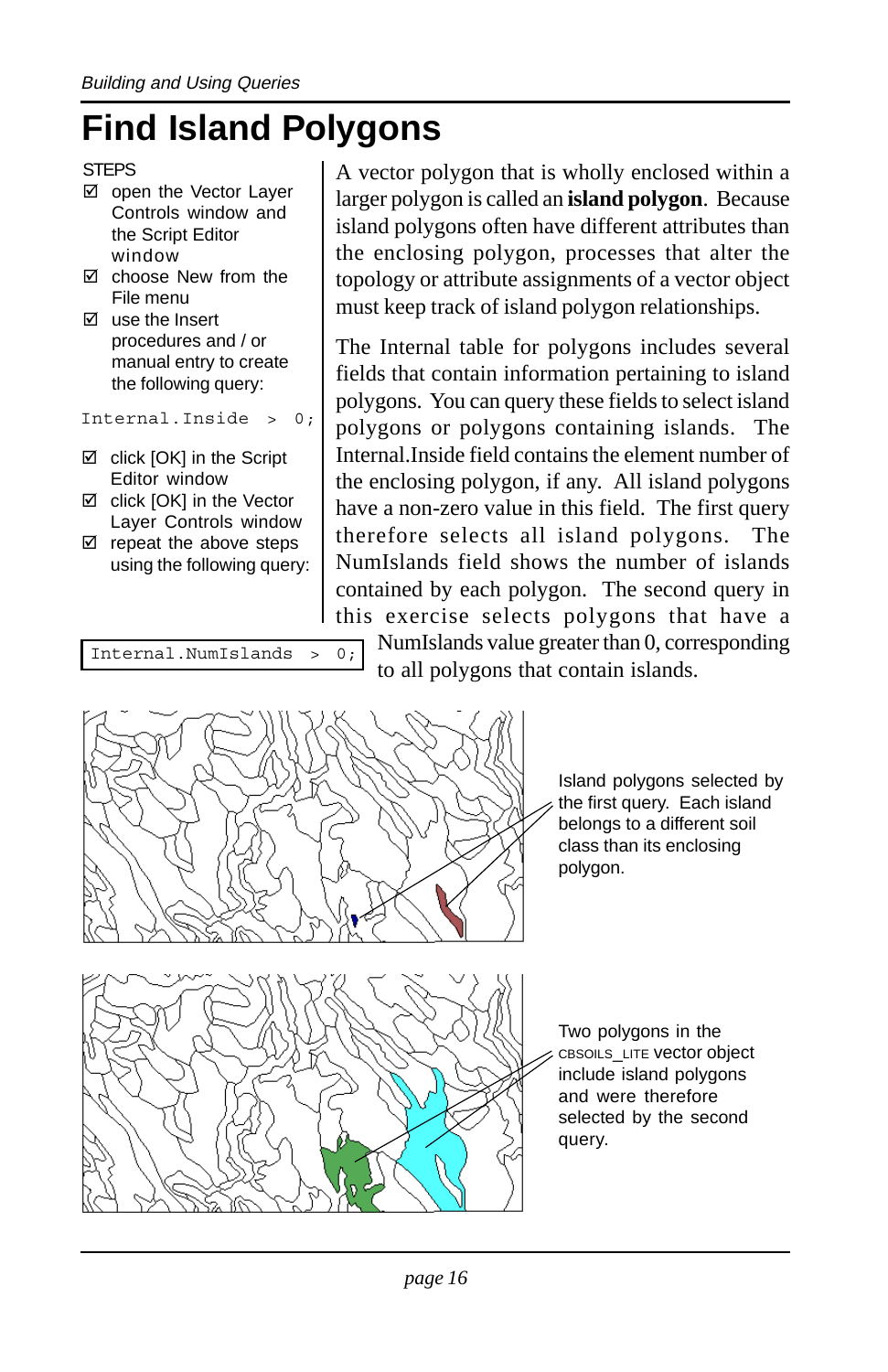## **Styling by Script**

☑ open the Vector Layer Controls window  $\nabla$  in the Lines tabbed panel, turn on the Draw Lines Before Polygons toggle button

The Style by Script option allows you to specify display characteristics for subsets of the selected elements on the basis of their attributes. To introduce the style options, this exercise retains the previous selection query but uses a style script to set new display parameters for all selected (Normally you would use the All Same to accomplish this.)

Object | Points | L

Select By Query | | Specify... Style By Script When you are setting styles by script, the Script Reference window provides access to additional variables that are used to set display characteristics. FillInside and DrawBorder are numeric variables that are assigned a value of 1 to fill selected polygons and draw a border around them. FillColor\$ and DrawColor\$ are string variables that are used to set the color for the

polygon fill and polygon border, respectively. The value assigned to these string variables (enclosed in double quotes) can be either a color name (red, green, blue, black, white, yellow, orange, brown, cyan, magenta, or gray), or a set of RGB values (each from 0 to 100%).



| style option $\begin{bmatrix} \Box & \Box & \Box \\ \Box & \Box & \Box \\ \Box & \Box & \Box \\ \Box & \Box & \Box \end{bmatrix}$ set the Style |                                     |  |  |
|-------------------------------------------------------------------------------------------------------------------------------------------------|-------------------------------------|--|--|
|                                                                                                                                                 | ines Polygons   Nodes   Labels   3D |  |  |

STEPS

option to By Script, and click the adjacent Edit button

 $\overline{\mathbf{y}}$  Edit...

 $\boxtimes$  use the Variables list in the Script Reference window to insert the variables needed to construct the following style script:

### FillInside = 1; FillColor\$ = "100 50 0"; DrawBorder = 1;  $DrawColor$ \$ = " $red"$ ;

 $\boxtimes$  click [OK] in the Script Editor window  $\boxtimes$  click [OK] in the Vector

Layer Controls window

You can use the Script Reference window to insert predefined variables into scripts.

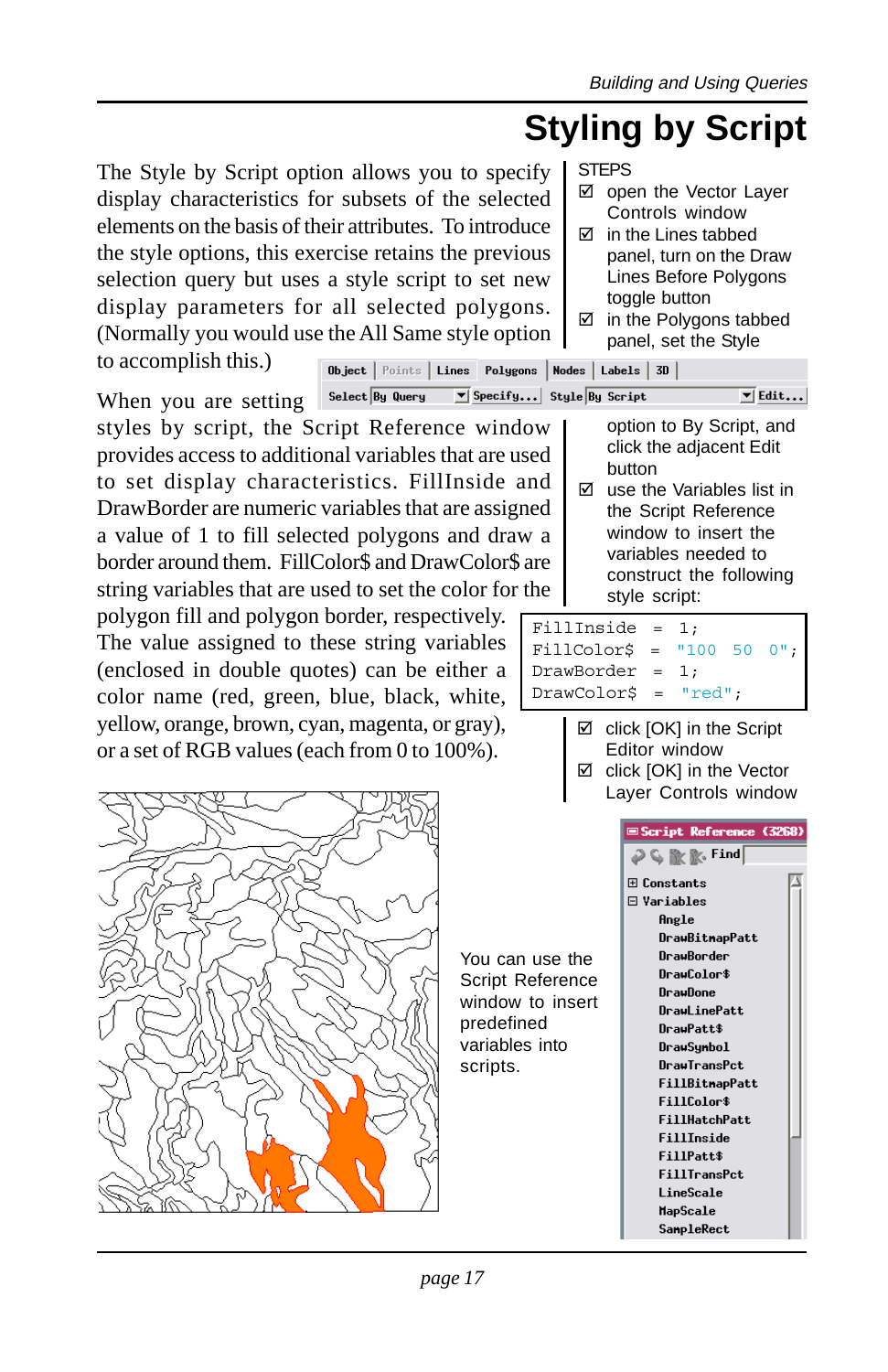## **Compound Style Scripts**

- ⊠ open the Vector Layer Controls window
- $\boxtimes$  in the Polygons tabbed panel, set the Select option to All, leave the Style option set to By Script, and click the adjacent Specify button
- $\boxtimes$  delete the previous style script
- $\boxtimes$  use the Insert procedures and / or manual entry to create the script shown below
- $\boxtimes$  click [OK] in the Script Editor window
- $\boxtimes$  click [OK] in the Vector Layer Controls window

```
DrawBorder = 1;
DrawColor$ = "red";
if ( POLYSTATS.Area < 200000 )
then
  begin
     FillInside = 1;
     FillColor$ = "yellow";
  end
else
  begin
     FillInside = 1;
     FillBitmapPatt = 1;
     FillPatt$ = "BitmapPatt2";
   end
```
In order to use a bitmap fill pattern in a script, the pattern assigned to the FillPatt\$ variable must reside in the User Set of defined patterns for the object. In order to have the pattern drawn, variables FillInside and FillBitmapPatt must both be set to 1. See the tutorial booklet entitled Creating and Using Styles for information on creating fill patterns and other styles.

Polygons with an area of 200,000 square meters or greater are filled with the stripe pattern defined in BitmapPatt2. Smaller polygons are filled with yellow.

In this exercise all soil class polygons are selected for display, and a style script is used to define two different sets of polygon display parameters on the basis of the polygon area.

When you want to specify alternative actions in a query or style script, you must use "if-then-else" commands to explicitly define the logic. The statements in this script translate to "**if** a polygon has an area greater than 200000 square meters, **then** fill it with yellow, **else** (otherwise) fill it with a bitmap pattern ('BitmapPatt4')". (The "then" keyword is optional.) When more than one related statement follows a "then" or "else" command (as in this example), the group of statements must be enclosed within begin/ end commands (or curly brackets, { }). Omitting the

begin/end commands after "else" in this query would not produce a syntax error. However, in that case only the first statement would be applied as the alternative to the "then" action; the remaining statements would be interpreted as applying globally to *all* selected polygons (like the first two lines of the script), overriding the style parameters defined earlier.



**STEPS**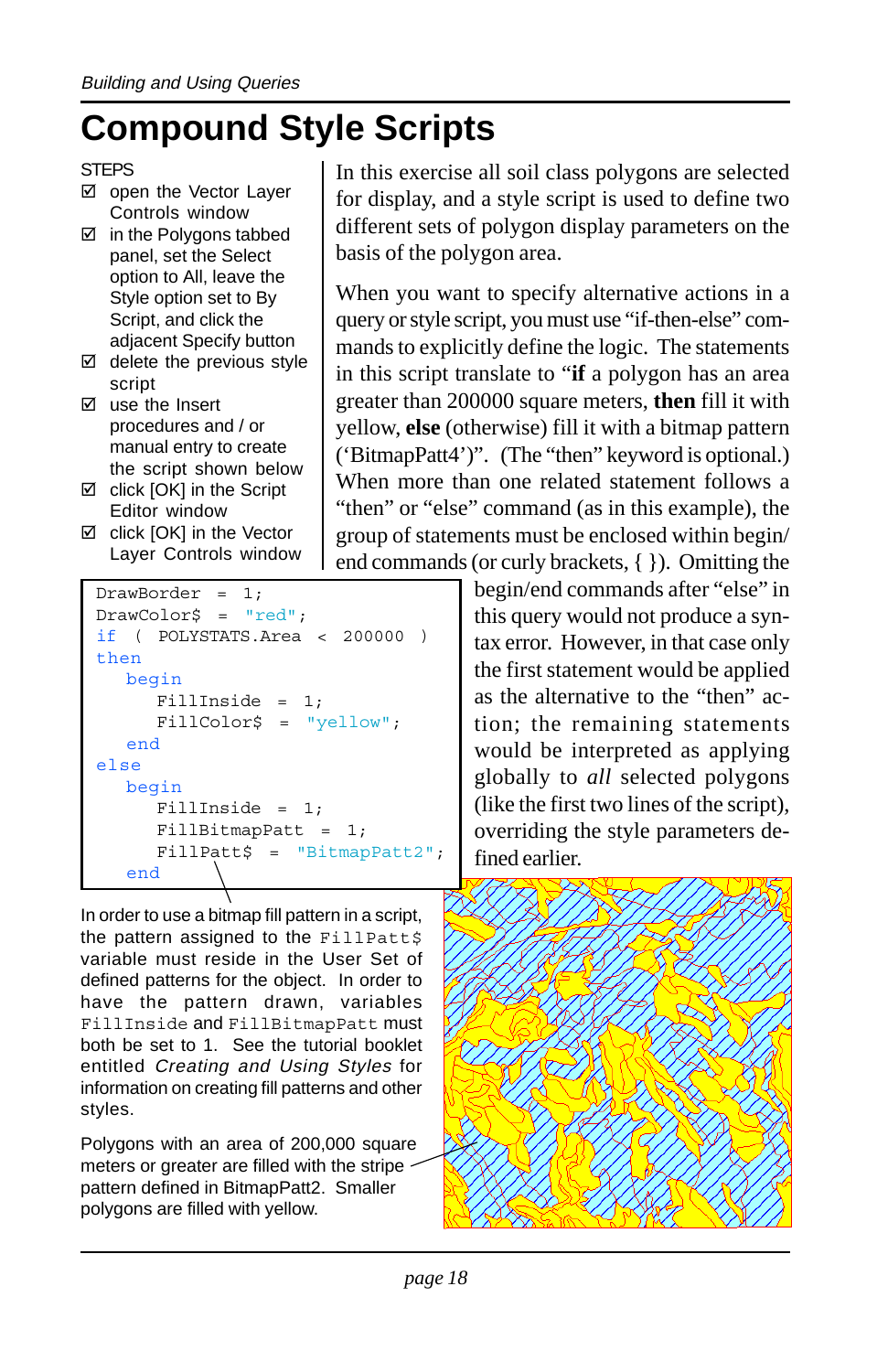### **Mark by Query**

In most of the previous exercises we have used queries to determine which vector elements are to be drawn in the view; elements not meeting the selection criteria are not drawn at all. You can also use similar queries in the Display process to temporarily "mark" displayed elements in the View. Marked elements are shown in a special color. If more than one element is marked by the query, one of the marked elements is designated as the "active" element and rendered in another designated color. In the illustration below, marked polygons are red and the active polygon in the marked set is magenta. (You can set marked and active element colors using the Options / Colors menu selection on the View window.)

You can mark elements by query in any TNT process that shows the data in a View, including the Editor. The distinction between active and marked elements is important when you are editing geometric objects (see pages 30 and 31).



The Mark by Query window is nonmodal, which means it provides an [OK] button that accepts the query and closes the window and an [Apply] button that applies the query but leaves the window open so you can easily change the marking criteria and re-apply the new query.

### STEPS

- $\boxtimes$  open the Vector Laver Controls window
- $\boxtimes$  on the Polygons panel set the Style menu to All Same and press [OK]
- $\boxtimes$  in the Display Manager, click on the plus sign  $H$ next to the CBSOILS LITE layer entry to expand it
- $\boxtimes$  right-click on the polygon element entry in the list and choose Mark by Query from the popup menu



- $\boxtimes$  in the Mark Polygons by Query window, open the Script tab
- $\boxtimes$  select the template text [???] == [???] and delete it
- $\boxtimes$  enter the Query shown below:

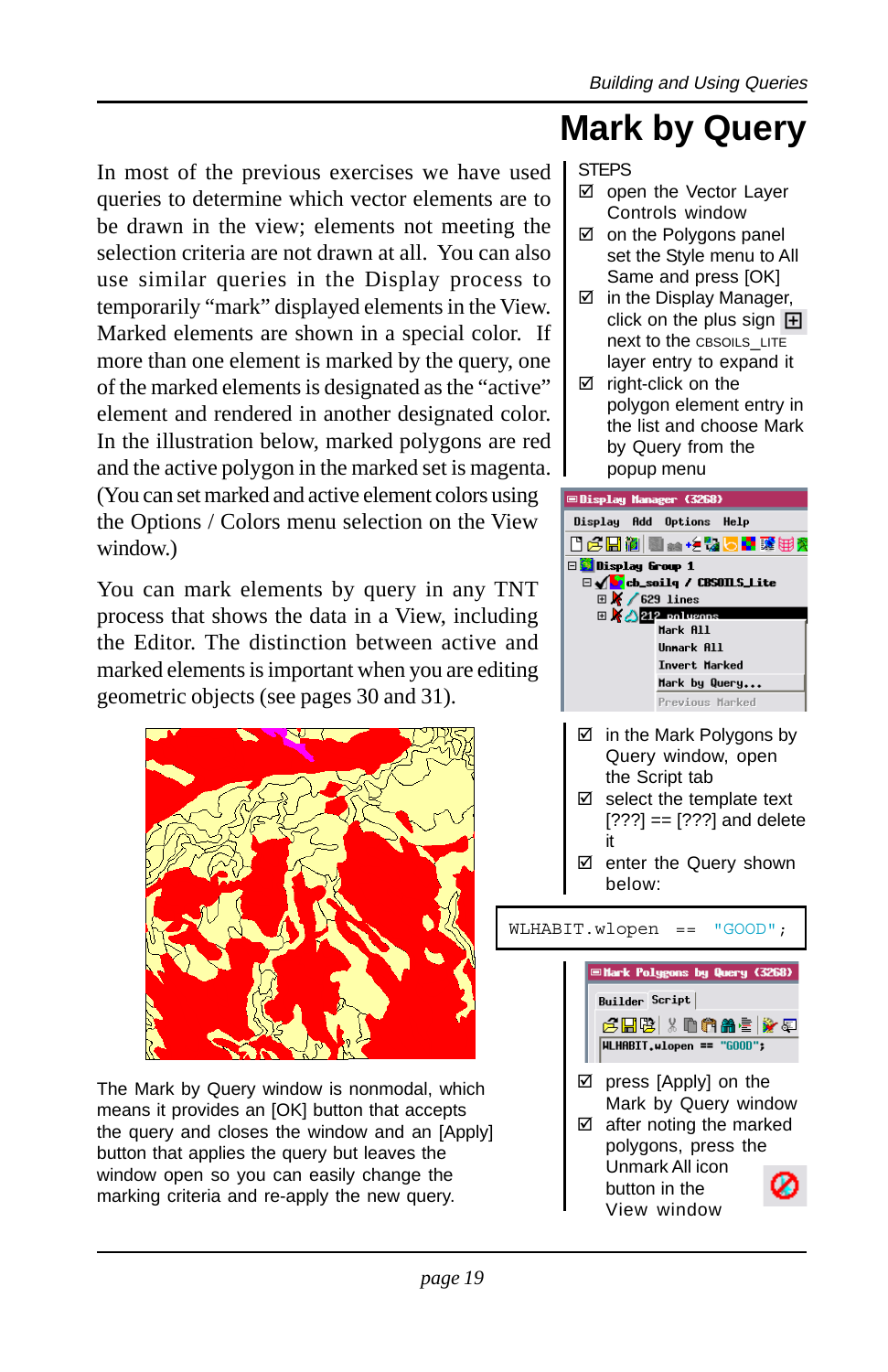# **Using the Query Builder**

### **STEPS**

 $\boxtimes$  switch to the Builder tab in the Mark Polygons by Query window



 $\boxtimes$  from the Choose Type/ Table menu at the top of the panel, scroll down and choose the WLHABIT table



□ from the Choose Field menu, scroll down and choose wlopen



 $\overline{\mathbf{v}}$ 

- $\boxtimes$  from the Choose menu to the right of the Value field in the middle of the panel, choose GOOD
- $\boxtimes$  note the full query statement shown at the bottom of the panel
- $\boxtimes$  press [Apply] on the Mark by Query window



Mark Polygons by Query (3268)

Builder Script

The Mark by Query window for point, line, or polygon elements in a geometric layer provides an interactive Query Builder interface that simplifies constructing simple or compound queries. In this exercise we use the Query Builder to reconstruct the simple query used in the previous exercise.

Two sets of controls are provided for constructing the expressions on the left and right sides of the query statement. A menu in between allows selection of the comparison operator to use. In both

expression control groups, a Choose Type/ Table menu lets you select a value type (number, constant, or text) or a table name for the expression. If you choose a table, another menu appears to the right to allow you to choose a field from the table. If you have chosen a table and field for the left side expression, the right side expression menu defaults to the *Value*

setting, and an adjacent menu provides a selection of all values present in the selected field. Text fields show the left side expression

LOX

(with yellow background) and right side expression (cyan background), and the text field at the bottom shows the completed query.

Controls for left side of query statement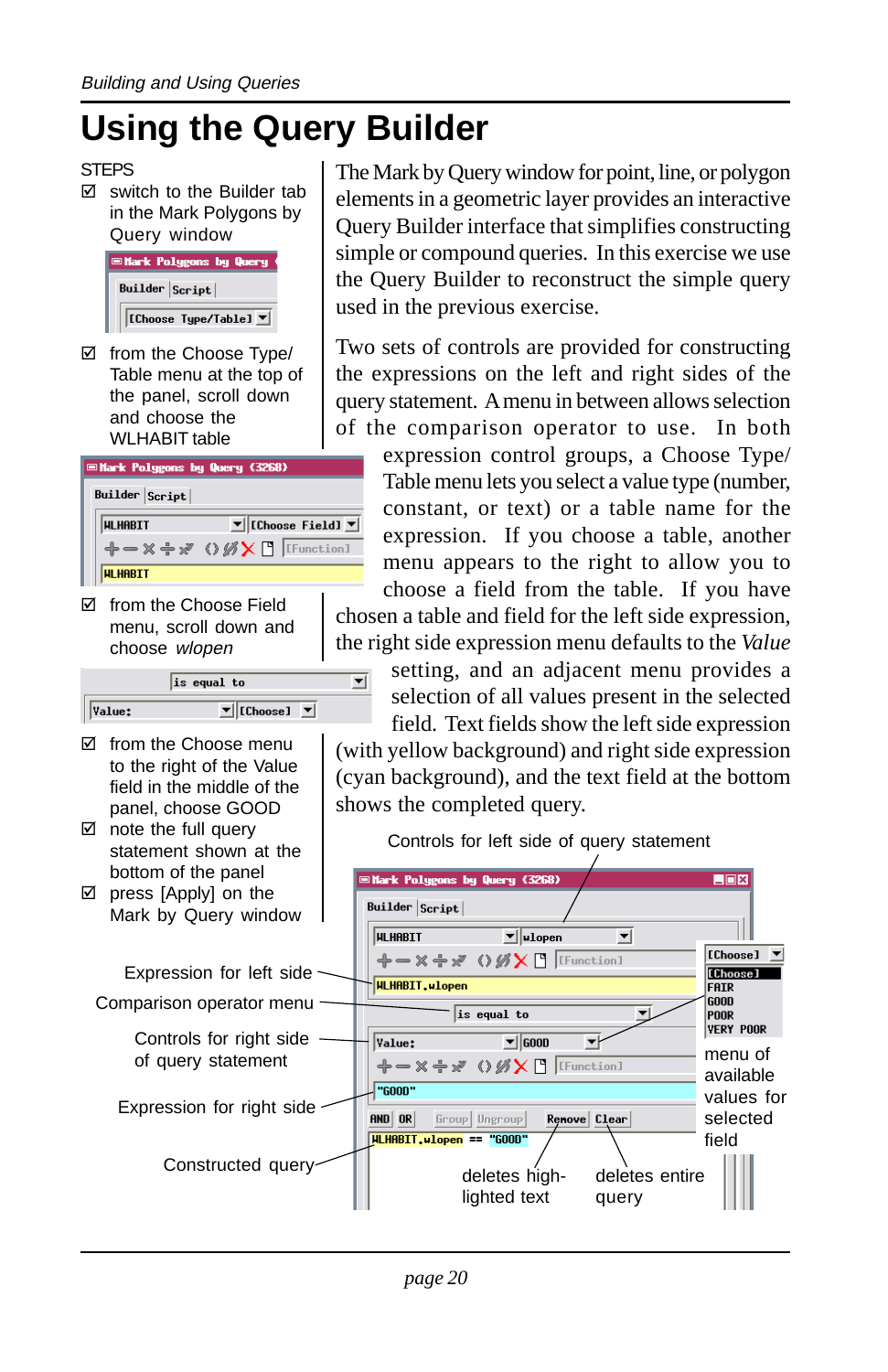### **Compound Queries with the Builder**

You probably noticed that the controls on the Builder panel change to reflect your selections on other controls. These changes are designed to offer appropriate choices and to guide you through construction of your query.

Once you have a complete simple query statement, you can go on to construct a compound query by pressing the AND or OR button above the query statement text field. This action clears the builder menus and text fields above for the left and right expressions, but retains the previous query statement in the query text field and adds the appropriate compound query keyword. You can then use the expression controls to construct the second statement for the compound query.

The queries on this and the previous page use fields in the wildlife habitat (WLHABIT) table that list the suitability of different soil types for supporting different types of vegetation communities and associated wildlife habitat. The query on this page marks soil polygons that could support good quality open and woodland habitat.

| Builder Script                         |                                                           |  |
|----------------------------------------|-----------------------------------------------------------|--|
| <b>HLHABIT</b>                         | $\mathbf{v}$<br>$\mathbf{v}$ uluood                       |  |
|                                        | $+-\times+_{\mathcal{N}}$ () $\mathcal{B}$ X [ [Function] |  |
| <b>HLHABIT, wlwood</b>                 |                                                           |  |
|                                        | $\blacktriangledown$<br>is equal to                       |  |
| Value:                                 | $\mathbf{v}$<br>$\mathbf{v}$ GOOD                         |  |
|                                        | ←ー×÷ ◇ Ø X □ [Function]                                   |  |
| "COOD"                                 |                                                           |  |
| and or                                 | Group Ungroup<br>Renove Clear                             |  |
| <b>WLHABIT.wlopen == "GOOD"</b><br>and |                                                           |  |
|                                        | <b>WLHABIT.wlwood == "GOOD"</b>                           |  |

 $R = 10R$ Group Ungroup Renove Clear **WLHABIT.wlopen == "GOOD"** 

### **STEPS**

- $\boxtimes$  press the AND button on the Builder panel
- $\boxtimes$  in the Choose Type/ Table menu for the left expression, choose the WLHABIT table
- □ in the Choose Field menu, choose wlwood
- $\boxtimes$  from the Choose menu for the Value of the right-side expression, choose GOOD
- $\boxtimes$  note the full compound query shown at the bottom of the panel
- $\boxtimes$  press [Apply] on the Mark by Query window



 $\boxtimes$  after noting the marked polygons, press the Unmark All icon button in the View window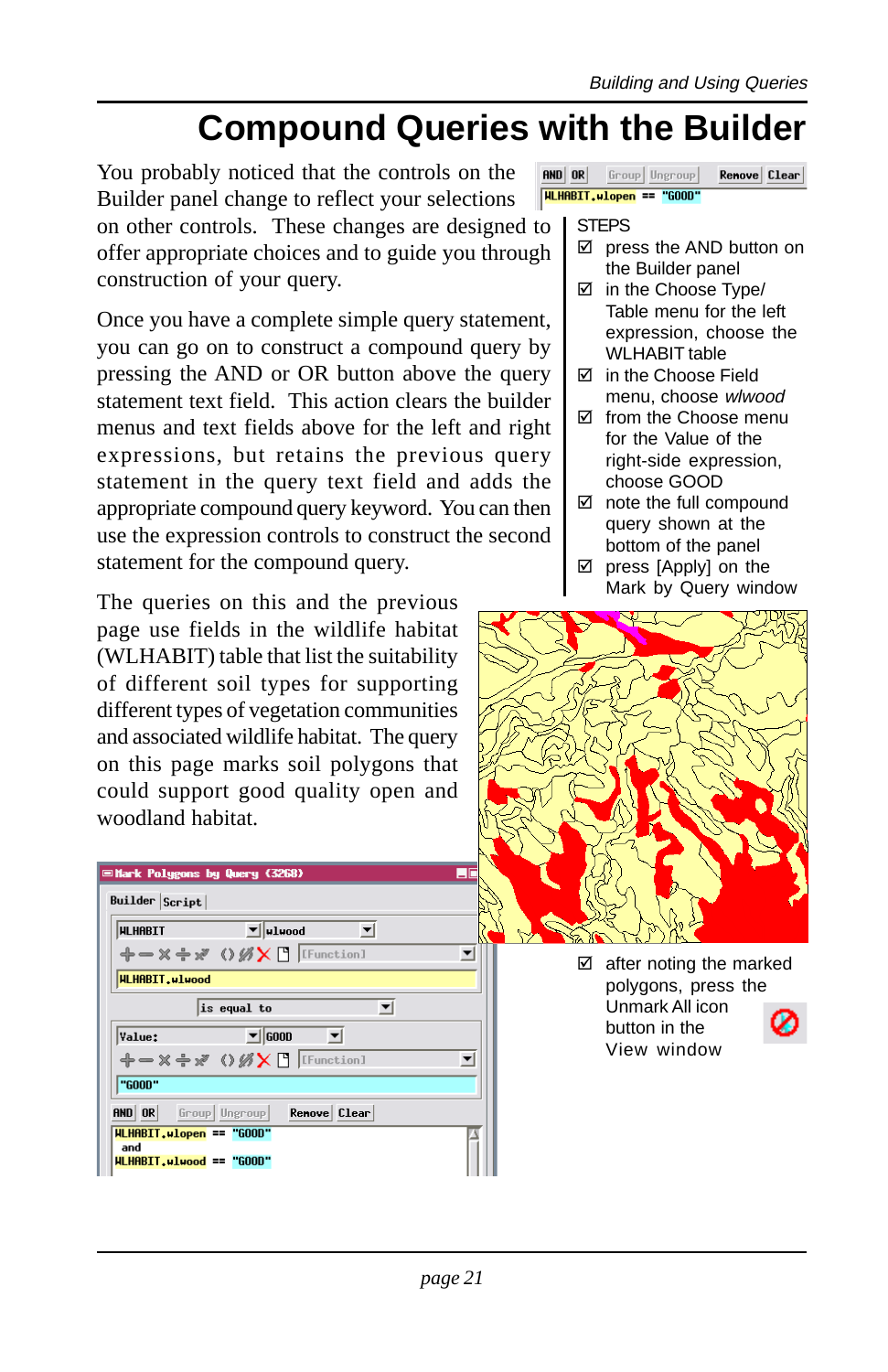## **Query Calculations with the Builder**

### **STEPS**

- $\boxtimes$  press the Clear button on the Builder panel
- $\nabla$  for the left side expression, choose the YIELD table and the WHEAT field
- $\boxtimes$  press the Multiply ※ icon button in the left side
- expression controls  $\boxtimes$  return to the Choose Type/Table menu for this expression (which still shows YIELD) and
- choose Number:  $\boxtimes$  enter 4 in the field that appears to the right of the menu
- $\boxtimes$  choose is greater than from the comparison operator menu
- $\boxtimes$  for the right side expression, choose the YIELD table and the OATS field
- $\boxtimes$  press the Multiply x icon button in the right side expression controls
- $\boxtimes$  return to the Choose Type/Table menu for this expression (which still shows YIELD) and choose Number:
- $\overline{M}$  enter 3.5 in the field that appears to the right of the menu
- $\boxtimes$  press [OK] on the Mark by Query window
- $\boxtimes$  after noting the marked polygons, press the Unmark All icon button in the View window

The Query Builder can also be used to construct queries that incorporate numerical calculations. When you select a numeric database field for one of the expressions, a set of icon buttons become active that allow you to insert a arithmetic operator into the expression. To insert a numeric value after the operator, use the same menu you used to select the table, but this time select the value type Number, which then allows you to enter the desired numeric value. You can also use the Function menu to insert numerical functions such as round, square, and absolute value.

A query constructed using the Builder is also shown on the Script tabbed panel, where you can perform further edits if necessary to construct more complex queries.

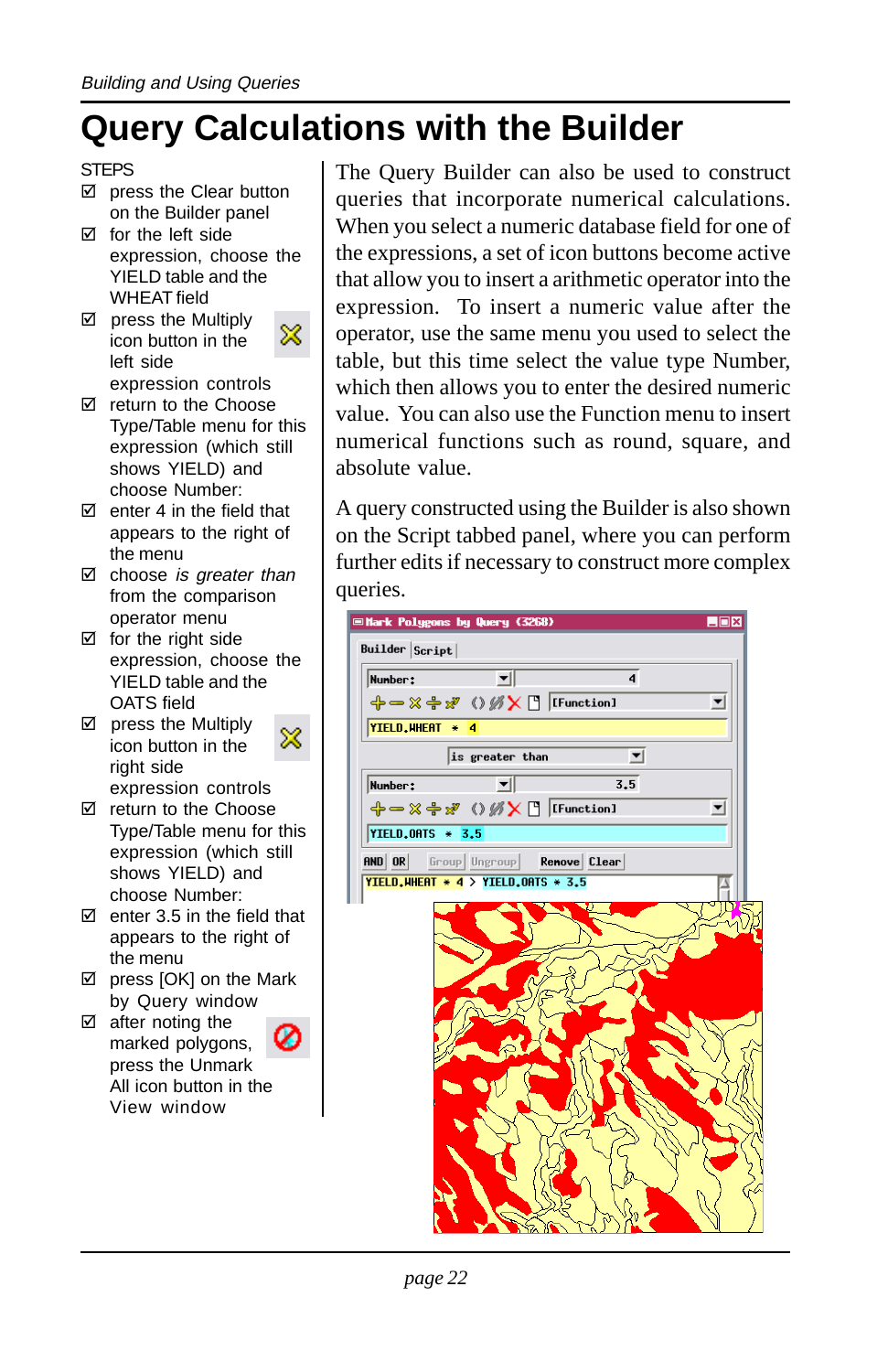### **Census Boundaries in TIGER Data**

Vector objects imported from the US Census Bureau's TIGER / Line files are made up of line segments representing natural and manmade physical features as well as political boundaries. The boundaries of census tracts (and equivalent Block Numbering Areas, or BNA's) and their component census blocks usually coincide with other map features and are not explicitly identified by a Census Feature Class Code (CFCC) like the basic map features.

Census block boundary lines can be selected for display or extraction using a query that selects lines for which the block numbers on the left and right side are not the same. Blocks that have been subdivided retain the same block number, but are identified by different letters in left and right block suffix fields; the second set of statements in the sample query selects these boundaries. Finally, blocks in adjacent BNA's can have the same number, so the final statement selects lines separating different BNA's. If any of these three conditions is met, the line is selected.

STEPS

- $\boxtimes$  choose Display / New / 2D Display from the Display Manager
- $\boxtimes$  select the ALAMEDA object from the TIGER Project File
- □ open the Vector Layer Controls window for the Alameda vector, set the Select option in the Lines panel to By Query, and press [Specify...]
- $\boxtimes$  use the Insert procedures and / or manual entry to create the query shown below
- $\boxtimes$  click [OK] in the Script Editor window
- □ click [OK] in the Vector Layer Controls window
- $\boxtimes$  when you are finished with this exercise, minimize the view for Display Group 2

Basic Data.Block Left <> Basic Data.Block Right or ( Basic\_Data.Block\_Left == Basic\_Data.Block\_Right and Basic Data.BlockSuff Left <> Basic Data.BlockSuff Right ) or Basic Data.BNANum Left <> Basic Data.BNANum Right;

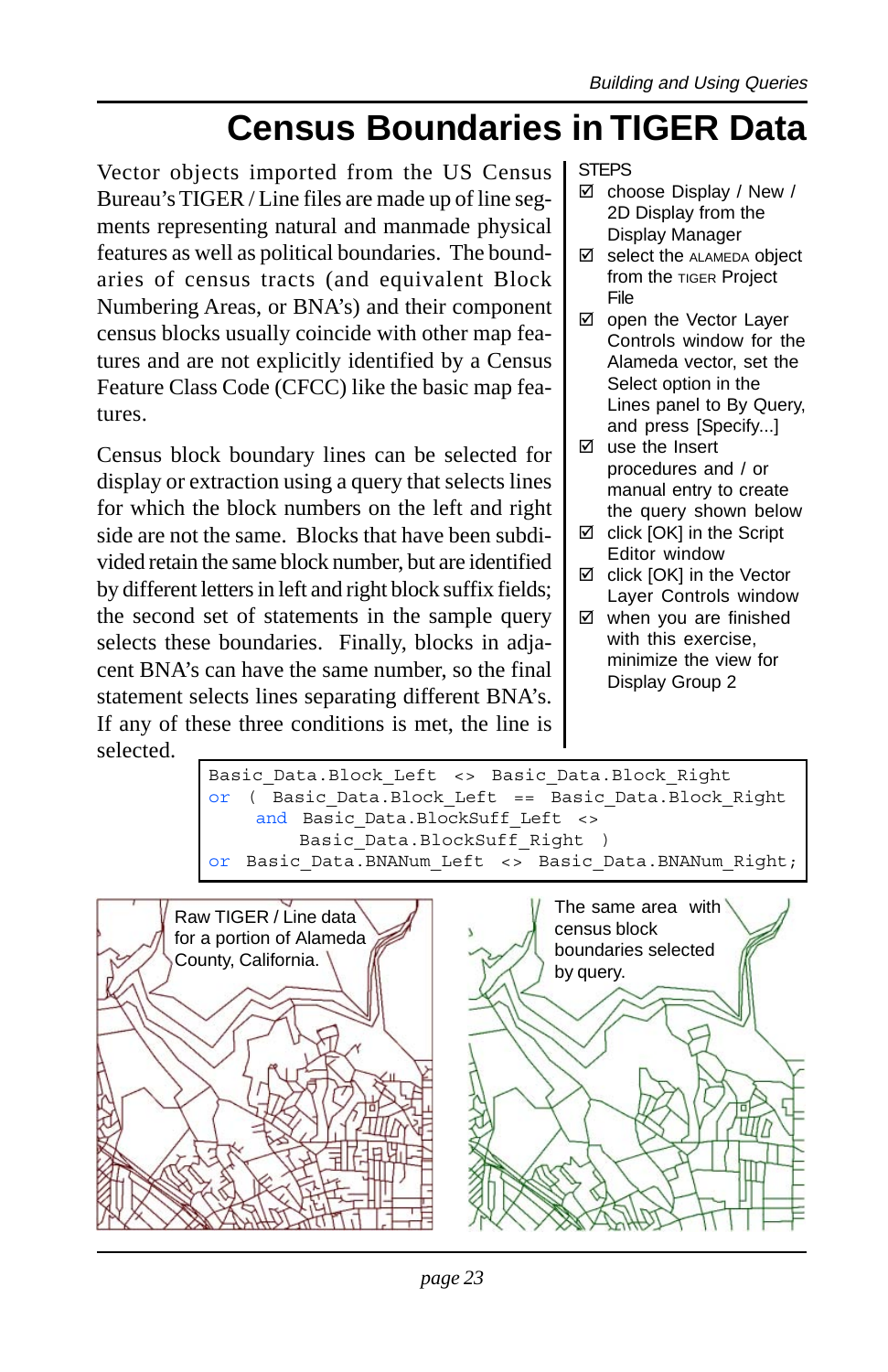## **Polygon Adjacency Query: Logic**

### **STEPS**

- $\boxtimes$  open the Vector Laver Controls window for the CBSOILS\_LITE layer
- $\boxtimes$  in the Polygons tabbed panel, set the Style option to ClassStyle
- $\boxtimes$  set the Select option to By Query, and click the adjacent Specify button
- $\boxtimes$  delete the previous query in the Script Editor window
- $\boxtimes$  use the Insert procedures and / or manual entry to enter the query shown on the next page
- $\boxtimes$  click [OK] in the Script Editor window
- □ click [OK] in the Vector Layer Controls window

Vector object CBSOILS\_LITE with all polygons of classes SrD and Sa selected (for comparison with illustration on the next page).



A selection query can also make use of the topological information associated with a vector object. Each line in a vector object has a beginning node and an ending node, which define a left and right side for the line. Each polygon is made up of specific line elements, and the Internal table for lines includes fields that contain the element numbers of the polygons that lie on either side of the line. The GetVectorPolyAdjacentPolyList( ) function (in the Vector Function list in the Script Reference window) uses this information to determine which polygons are adjacent to the current polygon. This function can be used in a query to select polygons that are adjacent to specific polygon classes.

As an example, let's examine a query for the CBSOILS\_LITE vector object that selects polygons belonging to soil class "SrD" that are also adjacent to polygons of class "Sa." To be considered adjacent, the polygons must share a common line boundary, not just a common node. The general strategy used in such a query is as follows:

1) Define the class to select.

2) If a polygon belongs to the selected class, then do the subsequent steps (test for adjacency), otherwise

reject it.

3) Get the list of polygons that are adjacent to the current polygon.

4) Check the class assignment for each adjacent polygon. If any of them match the defined adjacent class, select the current polygon for display. If none match, reject it.

The syntax for this query is shown and explained on the next page.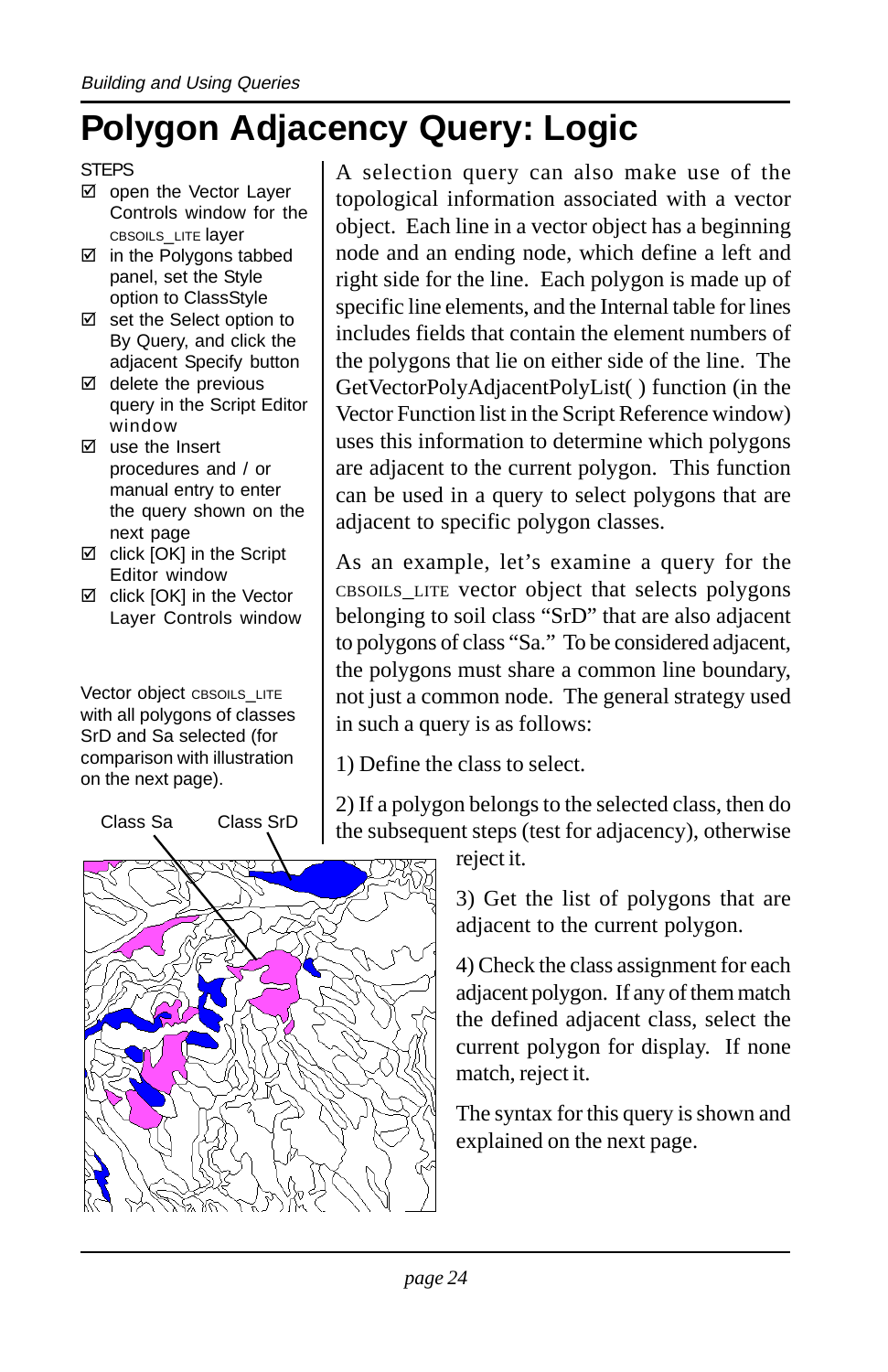### **Polygon Adjacency Query: Syntax**

```
1
2
3
 4
 5
6
7
8
9
10
11
12
else return 0;
     (CLASS.Class = "Srb") thenbegin
      array numeric polylist [10]; numeric numpolys; numeric i;
      numpolys = GetVectorPolyAdjacentPolyList(Vect, polylist);
      for i = 1 to numpolys begin
        numeric polynum = polylist[i];
        if (Vect.poly[polynum].CLASS.Class$ == "Sa")then
        return 1;
      end
      return 0;
    end
                               1. Conditional selection of class SrD polygons
                                 for subsequent testing.
                               2. Begins the processing loop to check the
                                 class of adjacent polygons.
```
- 3. Defines a one-dimensional array called "polylist" to hold a list of the element numbers of polygons that are adjacent to the current polygon. Initializes the array size at 10 elements (it is resized automatically by the function in the next statement). Also declares a variable to store the number of polygons adjacent to the current polygon and a numeric counter variable for the processing loop.
- 4. Calls the GetVectorPolyAdjacentPolyList() function, which finds the element numbers of the adjacent polygons and stores them in the "polylist" array. It also returns the number of adjacent polygons, so the function value is assigned to "numpolys". The predefined variable "Vect" is used to indicate the current vector object.
- 5. Begins a processing loop to examine the class of each polygon in the array. The loop is run once for each element in the array, beginning with the first position (array index 1) and continuing to the last position (specified by the current value of variable "numpolys"). In each loop the variable "i" is assigned the value of the current array index for use in the next statement.
- 6. Assigns the number of the current adjacent polygon (specified by its index in the array) to the numeric variable "polynum".
- 7. Looks up the class of the current adjacent polygon and compares it to the specified adjacent class. The database specification is in the form "Object.database[record#].table.field". (The "\$" at the end of the database specification indicates that the target field is a string field.) If the classes match, then...
- 8. The "return 1" statement explicitly states that the query is true for a polygon satisfying the above condition, so the polygon will be selected for display.
- 9. End of array processing loop.
- 10. If all adjacent polygons fail the class test above, the "return 0" statement states that the query is false.
- 11. End of polygon adjacency loop.
- 12. States that the query is false for a polygon not meeting the initial class selection condition in statement 1.

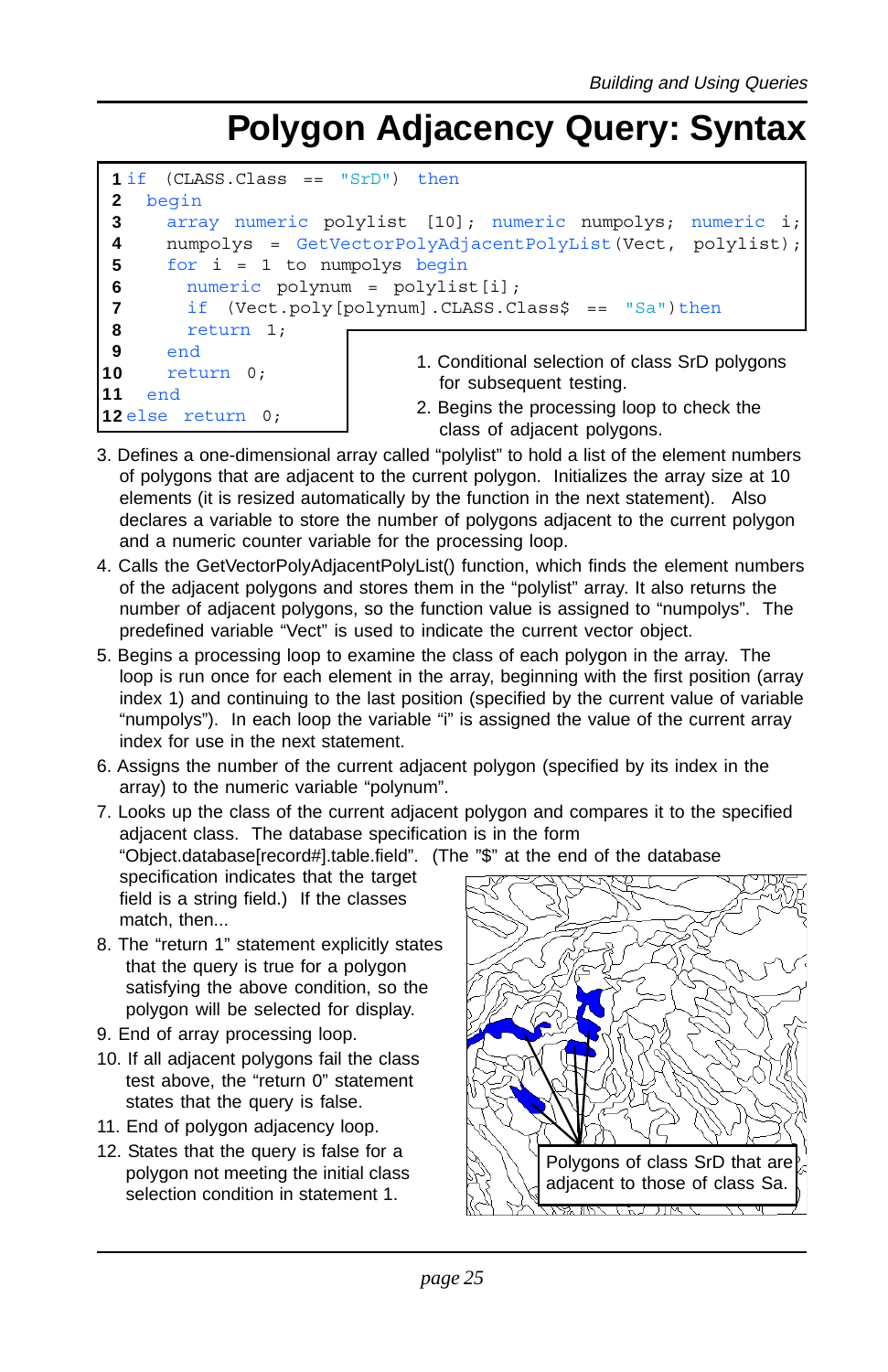## **Selection Query for Dynamic Labels**

- $\boxtimes$  open the Vector Laver Controls window for the CBSOILS\_LITE layer
- $\boxtimes$  in the Dynamic Labels section of the Polygons tabbed panel, set the Text option to By Script and press the adjacent Specify button
- $\boxtimes$  enter the query shown below

if (POLYSTATS.Area > 50000 and POLYSTATS.CompactRatio < 1.5) print(CLASS.Class);

- $\boxtimes$  set the Position option to Always Inside
- □ press [Text Style]
- $\boxtimes$  press [Font] in the Style Editor window and choose mallard.of
- □ set the Ascender Height value to 3.00 millimeters At Scale = None
- ⊠ click [OK] on the Style Editor window and on the Vector Layer Controls window

The CompactRatio (compactness ratio) field records the ratio of the boundary length of the polygon to the perimeter of a circle with equivalent area. The minimum value of 1.0 would indicate a circular polygon. The higher the compactness ratio, the more the polygon differs from

The Display process includes a feature to draw labels dynamically in the view for elements in a geometric object. The text for each element can be read automatically from a field in a related database table that you designate. However, you also have the option to use a query to generate the text. The query might rework the text from one or more database fields, or limit the labels to a specific set of elements.

In this exercise we use a query for dynamic polygon

labels that uses two criteria to limit the label set: only larger polygons that are not too long and narrow are labeled. These selection criteria are based on

the Area field and the CompactRatio field in the POLYSTATS table (see note below left).

The query for a dynamic label in a display has a special syntax. The text for the label must be specified using the SML print() function as shown.



a circular shape. Only larger and more compact polygons are labeled.

NOTE: The TNT Editor includes an Auto Generate Label operation for vector objects to create permanent label elements using attributes for points, lines, or polygons. The label text can be set from a single field (By Attribute) or using a query (By Script). The label text created by such a query must be assigned to a predefined string variable, Label\$, in order to be returned as the label: Label\$ = sprintf("%d", CLASS.ClassArea);

**STEPS**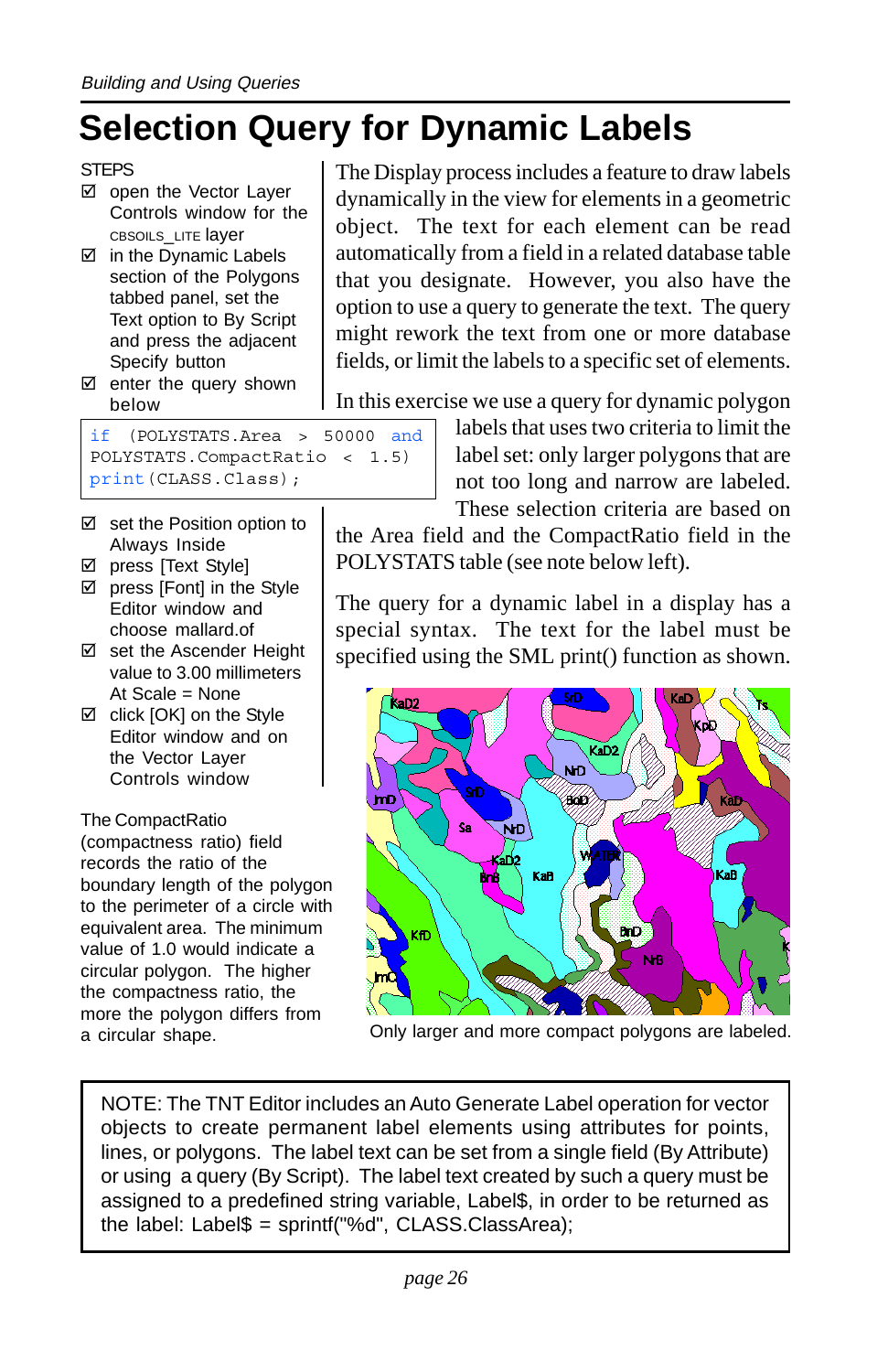### **Computed Fields from Multiple Records**

Scripts can also be used to define the values for virtual fields in database tables. In many cases these scripts need only create simple arithmetic combinations of other fields in the same record. The task in this exercise is more complex: to create a computed numeric field in the polygon Class table for CBSOILS\_LITE that shows the total area for each soil type.

Polygon areas are stored in the POLYSTATS table for individual polygons, but we are creating the computed field in the Class table, which has one record for each soil type. The script shown here is designed to sum the polygon areas for each soil class and return that sum as the computed field value.

The script defines a numeric variable "sum" that is used to sum the areas in the POLYSTATS.Area field. This variable must be initially reset to a value of 0.0 for each class. The variable "num" is assigned a value (for the current soil class) equal to the number of attached records in the POLYSTATS table. This variable is used to set the number of iterations of the STEPS

- $\boxtimes$  right-click on the polygon element entry for the vector in the Display manager and choose Edit Relations
- $⊓$  in the Database Editor window, right-click on the Class table box and select Properties from the dropdown menu
- $\boxtimes$  in the Table Properties window, click the Add Field icon button



- $\boxtimes$  on the Field panel, highlight the default name in the Name field and type ClassArea
- $\boxtimes$  on the Field panel. select Computed from the Field Type menu and click [Edit Expression]
- $\boxtimes$  enter the script shown below in the Query window

| loop that sums the areas.                                                                                                                                                                                                                                                                                                                                                                                               |                                                                                                                                                                                                                                                                                                                                                                                                                | numeric sum = $0.0$ ; numeric i,<br>num:                                                                                                                                                                                                                                                                                                                                        |
|-------------------------------------------------------------------------------------------------------------------------------------------------------------------------------------------------------------------------------------------------------------------------------------------------------------------------------------------------------------------------------------------------------------------------|----------------------------------------------------------------------------------------------------------------------------------------------------------------------------------------------------------------------------------------------------------------------------------------------------------------------------------------------------------------------------------------------------------------|---------------------------------------------------------------------------------------------------------------------------------------------------------------------------------------------------------------------------------------------------------------------------------------------------------------------------------------------------------------------------------|
| <b>ECLASS - Table Properties (3268)</b><br>+2X 순택<br>Field Constraints<br>Table<br>Class<br>Classfirea<br><b>Nane</b><br>ClassArea                                                                                                                                                                                                                                                                                      | num<br>$=$<br>for<br>i.<br>$=$<br>S11m<br>S11m<br>$=$                                                                                                                                                                                                                                                                                                                                                          | $SetNum(POLYSTATS[*] )$ :<br>1 to num begin<br>POLYSTATS[i].Area;<br>$+$                                                                                                                                                                                                                                                                                                        |
| Description<br>Field type Conputed<br>Width 12 Places 2<br>Unit Type<br>Usage<br>□ CBSOTLS_Lite / PolygonDatabe回区<br>Table Edit Record Field Help<br>$1_k \mathcal{N}_k \mathcal{R} Z_k $<br>有神精 国俗風圖<br>Classfirea<br>Class<br>46905.84<br>囜<br>⊪c<br>lBd.<br>456107.41<br>∣Bf<br>40880.59<br>15397.76<br>∥Bg<br>BgB<br>466591.80<br> BgD<br>135296.16<br>13601.71<br>BgF<br>⊪RnB<br>904674.86<br>48 of 48 records she | end<br>return<br>sum:<br>ы<br>$\blacktriangledown$ Edit expression $\sqcup$ UTC<br>$\blacktriangledown$ Units In File<br>$\blacktriangleright$ Format<br>$\vert \mathbf{v} \vert$<br>If Read only If Hidden I Primary key I Indexed I Unique<br>V Setup Picklist<br>Field donain:<br><b>nk</b><br>Cancel<br>Help<br>Class table with added<br>computed field showing<br>the summed area for<br>each soil type. | click [OK] in the Query<br>☑<br>window<br>enter 12 in the Width<br>罓<br>text box and 2 in the<br>Places text box<br>click [OK] in the Table<br>☑<br>Properties window<br>double-click on the box<br>罓<br>for the Class table to<br>open it<br>choose Table / Close to<br>罓<br>close the Class table<br>$\boxtimes$ choose File / Close to<br>close the Database<br>Editor table |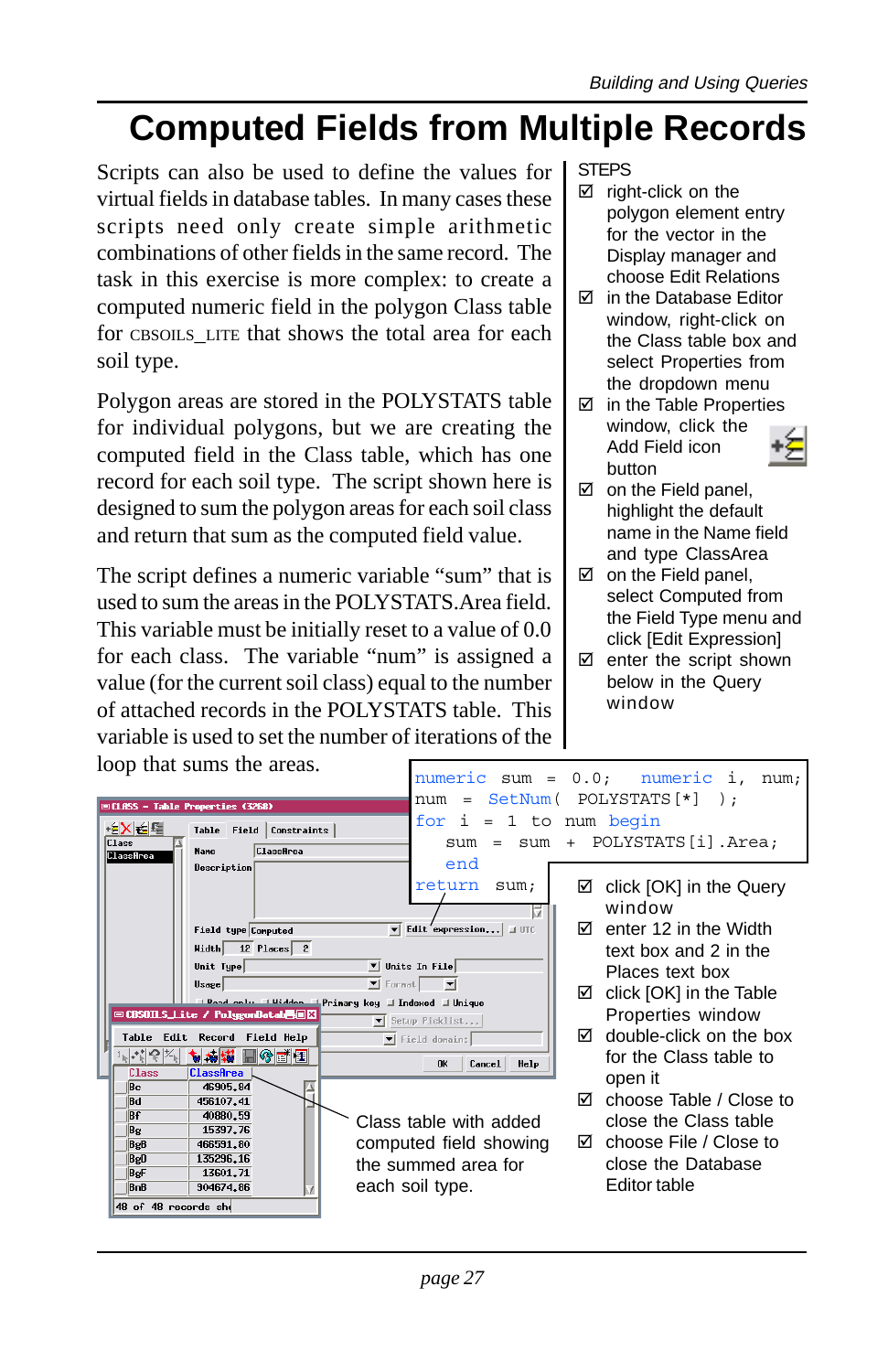### **String Expression Fields**

### **STEPS**

- $\boxtimes$  choose Tools / Database / Edit from the TNTmips menu
- $\boxtimes$  navigate to and select the CBSECT object in the CB\_SECT Project File
- $\boxtimes$  turn on the Polygons radio button in the Element Type window
- $\boxtimes$  in the Database Editor window, right-click on the Sections table box and select Properties
- $\boxtimes$  in the Table Properties window, click on the Range field in the list and click the Add Field icon button



- $\boxtimes$  on the Field panel, highlight the default name for the new field and type **SecTwpRng**
- $\boxtimes$  select String Expression from the Field Type menu and click Edit Expression
- $\boxtimes$  enter the script shown above in the Query window

A string expression field is a special type of virtual field in a database table. The simplest use of a string expression field is to link the contents of a string field in another related table into the current table. The expression in that case is simply the appropriate TABLE.FIELD reference. You can also use string expressions to merge the contents of several string fields (from one or several tables) into one new field. For example a table called NAME could have separate fields for first and last names. You can use the "+" (add) operator to merge these strings. The expression NAME.FIRST + " " + NAME.LAST would produce entries with the form "John Doe". The expression must include any separating characters (spaces, commas) in quotes, as shown. You can use a merged string expression field to provide text for more informative Data Tips or labels.

The expression you use in this exercise employs the sprintf( ) function, which allows you to format complex string expressions more easily. The first function argument is a control string (in quotes), which is followed by the string field references. Each of the "%s" entries in the control string stands for one of the listed string field references. The control string can also incorporate inserted text, spaces, or

punctuation. sprintf( "Sec %s Twp %s Rng %s", Sections.Section, Sections.Township, Sections.Range ); Sections - Table Properties (3228)  $\boxtimes$  click [OK] in the Query <u> 성<mark>メ</mark> 수</u> window Table Field Constraints Section  $\boxtimes$  enter 25 in the Width text **Nane SecTupRng** Township box Description **SecTupRng**  $\boxtimes$  click [OK] in the Table Properties window  $\boxtimes$  double-click on the Field type String expression  $\overline{\bullet}$  Edit expression... Sections table box to  $\overline{\text{Width}}$  25 Places  $\boxed{0}$ open it **Example 15 PolyData / Sections (3228)** EDX ⊠ choose Table / Close to Formatted Table Edit Record Field Help close the Sections table H⊗e\*d text created SecTupRng Section Township Range by the string  $\sqrt{1}$  $31N$  $51H$ Sec 1 Tup 31N Rng 51H expression. $\overline{\mathbf{1}}$ 31N 52H Sec 1 Tup 31N Rng 52H  $\overline{\mathbb{10}}$ 31N 51H Sec 10 Tup 31N Rng 51H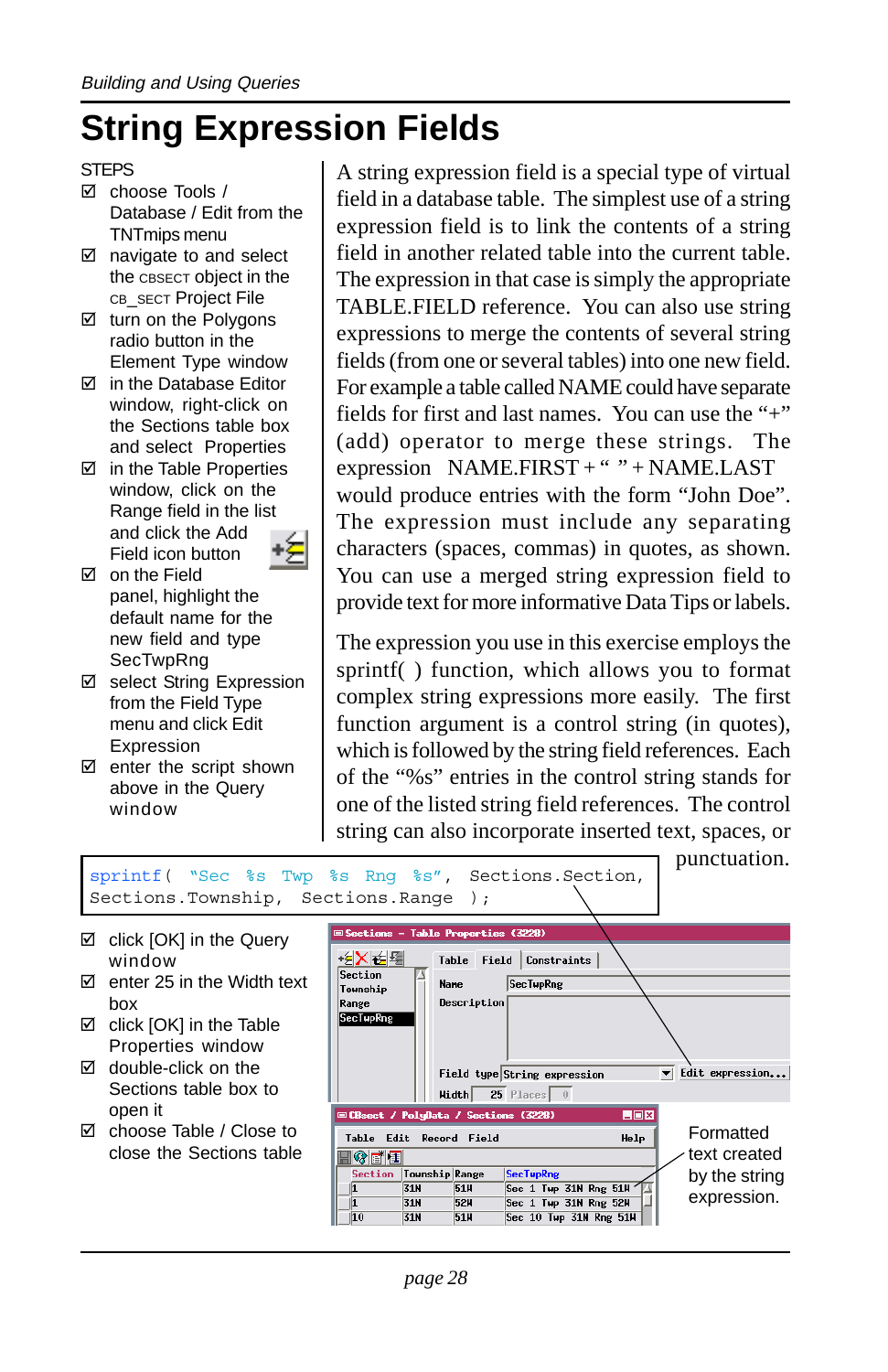### **Creating Cross-Element Expressions**

Virtual fields in the element databases of a vector object can access and use attributes of other types of elements in the same vector object. For example, virtual fields for line elements can reference attributes of the each line's start and end node or the polygon to the left and right of each line. The PipeLineData table shown in this exercise includes virtual fields that show the Start Node and End Node of each line element and others that show the elevation of each of these nodes.

The expressions used to create these cross-element virtual fields require a specific structure and syntax. You can easily create the required expression using the Insert Field window. Use the Element menu on this window to select the related element from which you want to acquire the attributes, then select the table and field to automatically construct the expression, which can then be inserted into the Script Editor window.

| <b>HOX</b><br><b>■PipeLines / LineDatabase / PipeLineData (3228)</b> |                |                         |                       |                                              |        |  |
|----------------------------------------------------------------------|----------------|-------------------------|-----------------------|----------------------------------------------|--------|--|
| Table Edit                                                           | Record Field   |                         |                       |                                              | Help   |  |
| 10 T I                                                               |                |                         |                       |                                              |        |  |
| <b>LineNane</b>                                                      |                |                         |                       | LengthXY StartNode EndNode StartElev EndElev |        |  |
| Normal Blvd Main                                                     | 229.4          | 1                       | 7                     | 1207.0                                       | 1203.2 |  |
| Normal Blyd Main                                                     | 249.7          | $\overline{\mathbf{3}}$ | 13                    | 1192.5                                       | 1189.2 |  |
| South Street 5                                                       | 427            | $\overline{4}$          | 29                    | 1209.0                                       | 1208.5 |  |
| EField Options (3228)                                                | $\frac{1}{20}$ | 5                       | $\overline{9}$        | 1184.2                                       | 1181.6 |  |
|                                                                      |                | $\overline{6}$          | 35                    | 1223.0                                       | 1207.9 |  |
| Label StartNode                                                      |                | 7                       | 3                     | 1203.2                                       | 1192.5 |  |
| $\bf{0}$                                                             |                |                         |                       |                                              |        |  |
| Decinal Places                                                       |                |                         |                       |                                              |        |  |
| $\Box$ Do not compute statistics                                     |                |                         |                       |                                              |        |  |
| Edit expression                                                      |                |                         |                       |                                              |        |  |
|                                                                      |                |                         |                       |                                              |        |  |
|                                                                      |                |                         |                       |                                              |        |  |
| Script Editor (3228)                                                 |                |                         |                       |                                              |        |  |
|                                                                      |                |                         | 6 TRIX DAME Y 5 X 0 ? |                                              |        |  |
| Vect.node[Internal.StartNode].Internal.ElemNum                       |                |                         |                       |                                              |        |  |
|                                                                      |                |                         |                       |                                              |        |  |
|                                                                      |                |                         |                       |                                              |        |  |
| □ Insert Field (3228) 目目図                                            |                |                         |                       |                                              |        |  |
|                                                                      |                |                         |                       |                                              |        |  |
| Element Start Node                                                   | 회              |                         | Cross-element         |                                              |        |  |
| Internal<br>Table<br>회                                               |                |                         |                       |                                              |        |  |
|                                                                      |                |                         |                       | expression created using                     |        |  |
| Field<br><b>ElenNun</b><br>◥                                         |                |                         |                       | the Insert Field window's                    |        |  |
| Insert                                                               | Close          |                         | Flement menu          |                                              |        |  |
|                                                                      |                |                         |                       |                                              |        |  |

### **STEPS**

- ⊠ choose File / Open Database on the Database Editor window
- $\boxtimes$  navigate to and select the PIPELINES object in the PIPES Project File
- $\boxtimes$  turn on the Lines radio button in the Element Type window
- $\boxtimes$  in the Database Editor window, right-click on the PipeLineData table box and select Open from the dropdown menu
- □ in the PipeLineData tabular view, right-click on the StartNode field and choose Field Options from the popup menu
- $\boxtimes$  in the Field Options window, press [Edit **Expression1**
- $\boxtimes$  in the Script Editor window, press the Insert Field icon button



- $\boxtimes$  in the Insert Field window, choose Start Node from the Element menu
- $\boxtimes$  select Internal from the Table menu, then ElemNum from the Field menu
- $\boxtimes$  press [Close] on the Insert Field window, [OK] on the Script Editor window, and [Cancel] on the Field Options window
- $\boxtimes$  when you have completed this exercise, close the PipeLineData tabular view, then choose File / Close from all Database Editor windows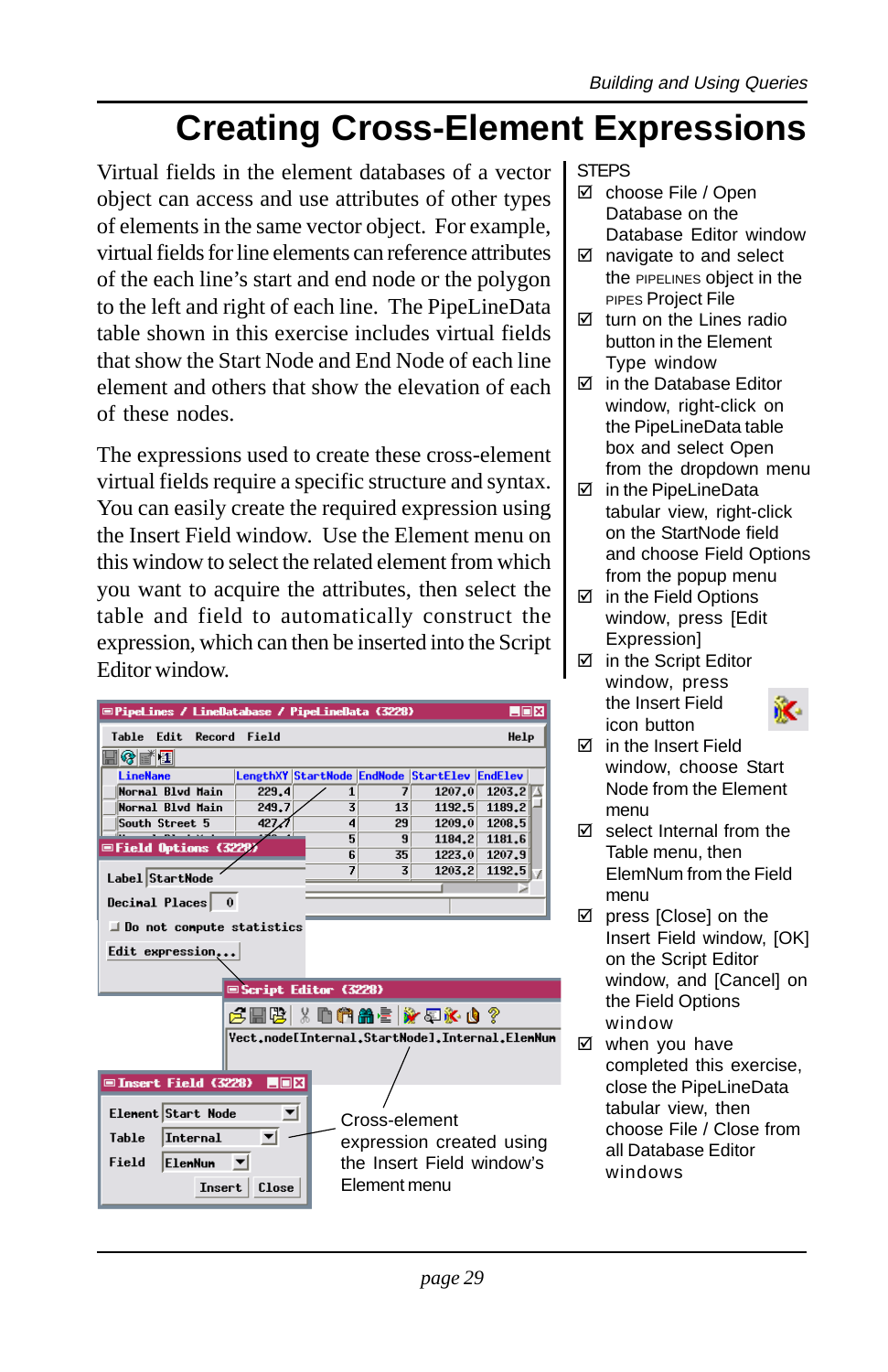## **Queries to Check Digitizing Artifacts**



Right-click in the Editor Layer Mangager on the entry for the element type you want to edit. Choose Mark by Query to open the standard Query Editor so you can enter a selection query to mark (highlight) elements as candidates for editing.

Marking queries can also be useful when you are creating or editing a vector object using the TNTmips spatial data Editor. Complex vector objects can contain digitizing errors such as line overshoots, unclosed polygons, and sliver polygons. Many of these flaws are not visible except at high zoom levels, which makes manual checking difficult and time-consuming. You can speed up the search for potential topology problems by using queries such as the examples below. The right mouse button menu for each element type in an editable layer has a Mark by Query option that allows you to create and apply a selection query for a particular element type.

### **OVERSHOOTS**

Overshoots are short line segments that incorrectly extend beyond a line intersection. If you have run the Standard Attributes process for the vector object, you can use a selection query based on line length to select all very short lines for examination and possible removal:

**LINESTATS.Length < [ your length value ]**

#### **UNCLOSED POLYGONS**

In a vector object containing a network of polygons, a gap between two lines that should intersect may leave a single polygon where two separate polygons should exist. Lines that fail to close a polygon can be found by query because they have the same polygon on both sides:

**Internal.LeftPoly == Internal.RightPoly**



### **SLIVER POLYGONS**

Double-tracing polygon boundaries can create extraneous sliver polygons along the boundary of two contiguous polygons. Sliver polygons usually have a much smaller area than the main polygons, and are usually highly elongate (with a high Compactness Ratio). Use a combined query on the Area and CompactRatio fields in the POLYSTATS table to select sliver polygons:

**POLYSTATS.Area < [ your area value ] or POLYSTATS.CompactRatio > 3.00**



œ,

ы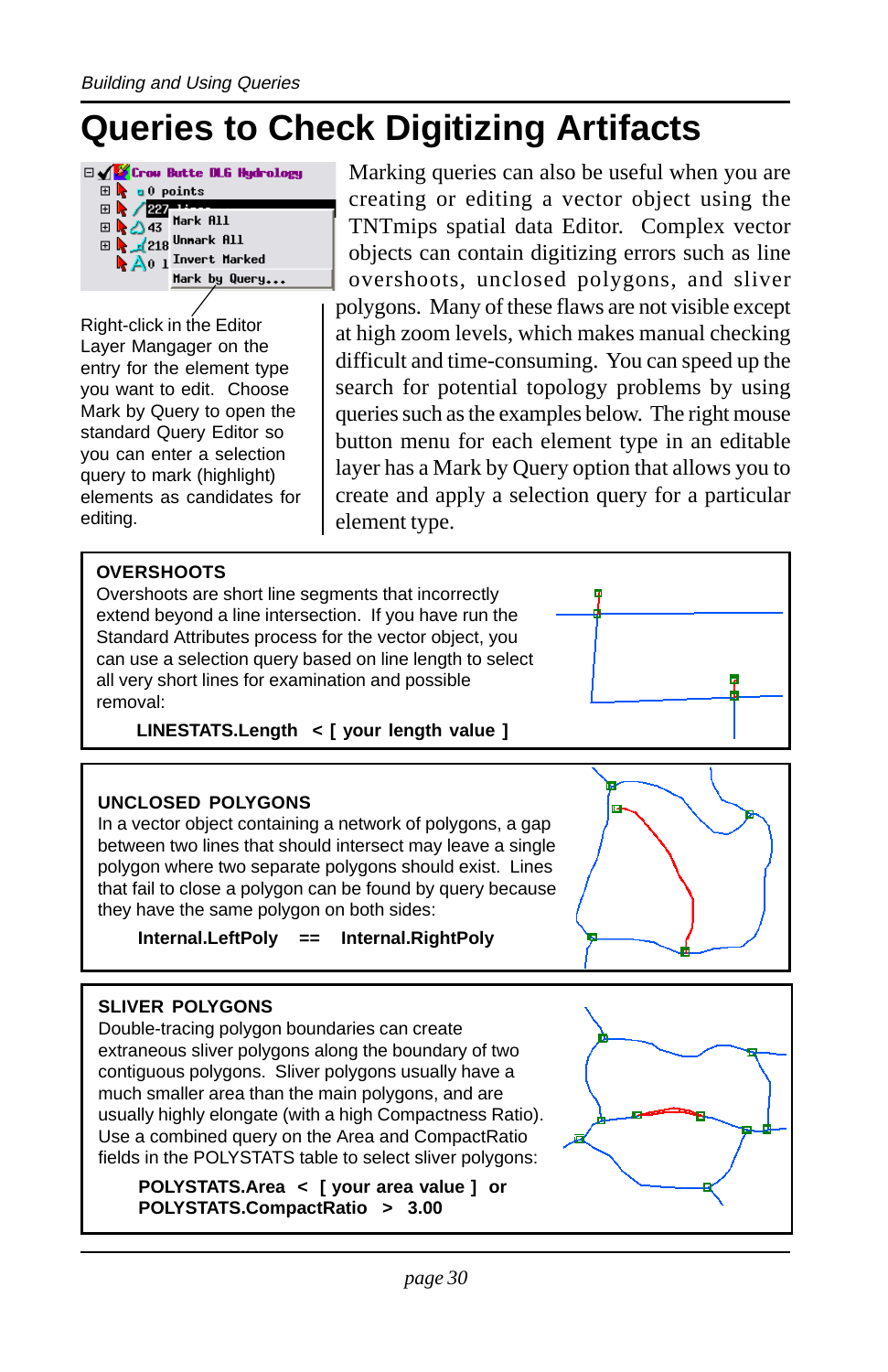### **Pan by Query**

A marking query executed in the spatial data Editor or in Display often marks more than one element. One of these marked elements is designated the "active" element; the active and marked elements are drawn in different colors in the View. Editing operations can be applied to either the active or the marked elements. You can use the Previous Marked and Next Marked icon buttons on the View window to step forward and backward through the set of marked elements, making each one active in turn. The view is automatically repositioned (if necessary) to display the current active element. This "pan by query" feature allows you to remain zoomed in to examine (and perhaps edit) each element while easily stepping through the selected set.



### STEPS

- $\boxtimes$  restore the View for Display Group 2
- $\boxtimes$  open the Vector Layer Controls window
- $\boxtimes$  set the Select option in the Lines panel to All and click [OK]
- $\boxtimes$  zoom in several times until the scale shown in the view's status bar is approximately 1:3000 or 1:2500
- $\boxtimes$  click the  $\boxplus$  icon for the Alameda layer entry to expand it
- $\boxtimes$  click the arrow icon button for lines to enable selection
- $\boxtimes$  right-click on the lines entry and choose Mark by Query from the dropdown menu
- $\boxtimes$  enter the following query in the Mark by Query window:

#### LINESTATS.Length < 50

- □ click [Apply] on the Mark by Query window
- $\boxtimes$  click the Next a۱ Selected icon button on the View window

The exercises in this booklet have introduced the fundamentals of the structure and syntax of database queries for use in TNTmips, TNTedit, and TNTview. The query language is a subset of the Geospatial Scripting Language (SML) used in TNTmips, and shares the same syntax. In addition to the documentation on queries cited on page 2, you may wish to consult the tutorial booklet *Writing Scripts with SML* and *Using CartoScripts* to expand your scripting capabilities.